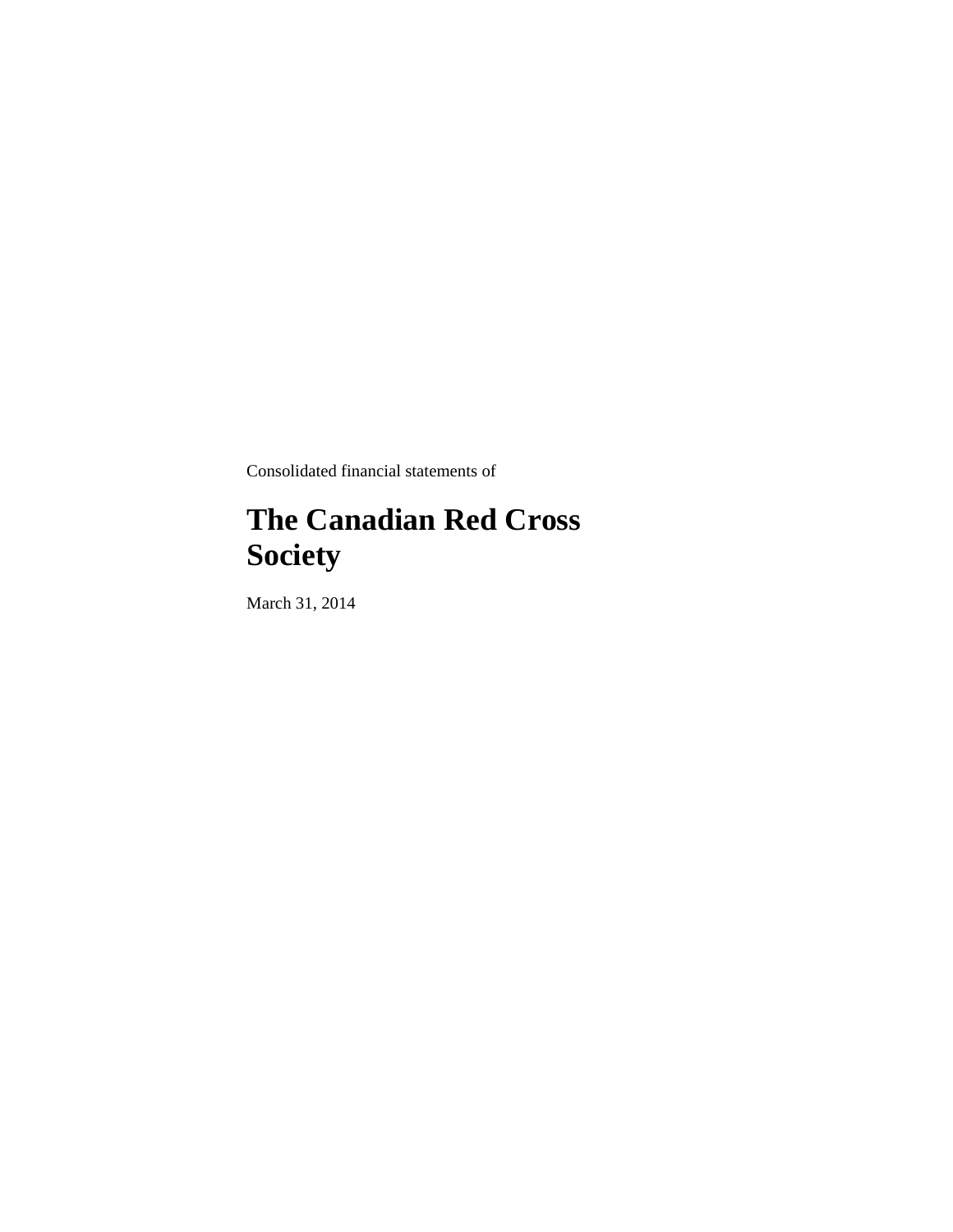March 31, 2014

### Table of contents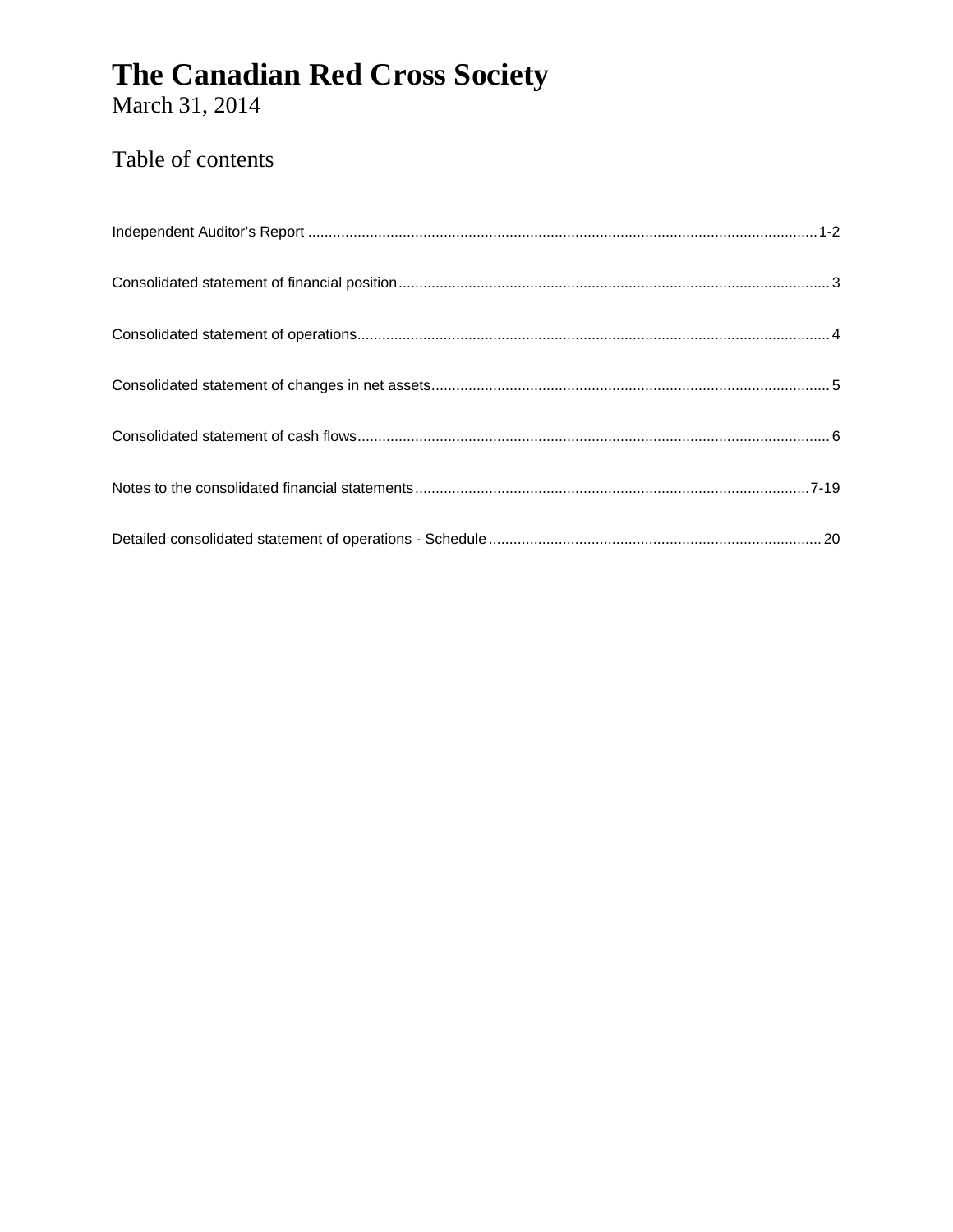# Deloitte.

Deloitte LLP 1600 - 100 Queen Street Ottawa ON K1P 5T8 Canada

Tel: (613) 236-2442 Fax: (613) 236-2195 www.deloitte.ca

### **Independent Auditor's Report**

To the Board of Directors of The Canadian Red Cross Society

We have audited the accompanying consolidated financial statements of the Canadian Red Cross Society, which comprise the consolidated statement of financial position as at March 31, 2014, and the consolidated statements of operations, changes in net assets and cash flows for the year then ended, and a summary of significant accounting policies and other explanatory information.

#### **Management's Responsibility for the Consolidated Financial Statements**

Management is responsible for the preparation and fair presentation of these consolidated financial statements in accordance with Canadian accounting standards for not-for-profit organizations, and for such internal control as management determines is necessary to enable the preparation of consolidated financial statements that are free from material misstatement, whether due to fraud or error.

#### **Auditor's Responsibility**

Our responsibility is to express an opinion on these consolidated financial statements based on our audit. We conducted our audit in accordance with Canadian generally accepted auditing standards. Those standards require that we comply with ethical requirements and plan and perform the audit to obtain reasonable assurance about whether the consolidated financial statements are free from material misstatement.

An audit involves performing procedures to obtain audit evidence about the amounts and disclosures in the consolidated financial statements. The procedures selected depend on the auditor's judgement, including the assessment of the risks of material misstatement of the consolidated financial statements, whether due to fraud or error. In making those risk assessments, the auditor considers internal control relevant to the entity's preparation and fair presentation of the consolidated financial statements in order to design audit procedures that are appropriate in the circumstances, but not for the purpose of expressing an opinion on the effectiveness of the entity's internal control. An audit also includes evaluating the appropriateness of accounting policies used and the reasonableness of accounting estimates made by management, as well as evaluating the overall presentation of the consolidated financial statements.

We believe that the audit evidence we have obtained is sufficient and appropriate to provide a basis for our audit opinion.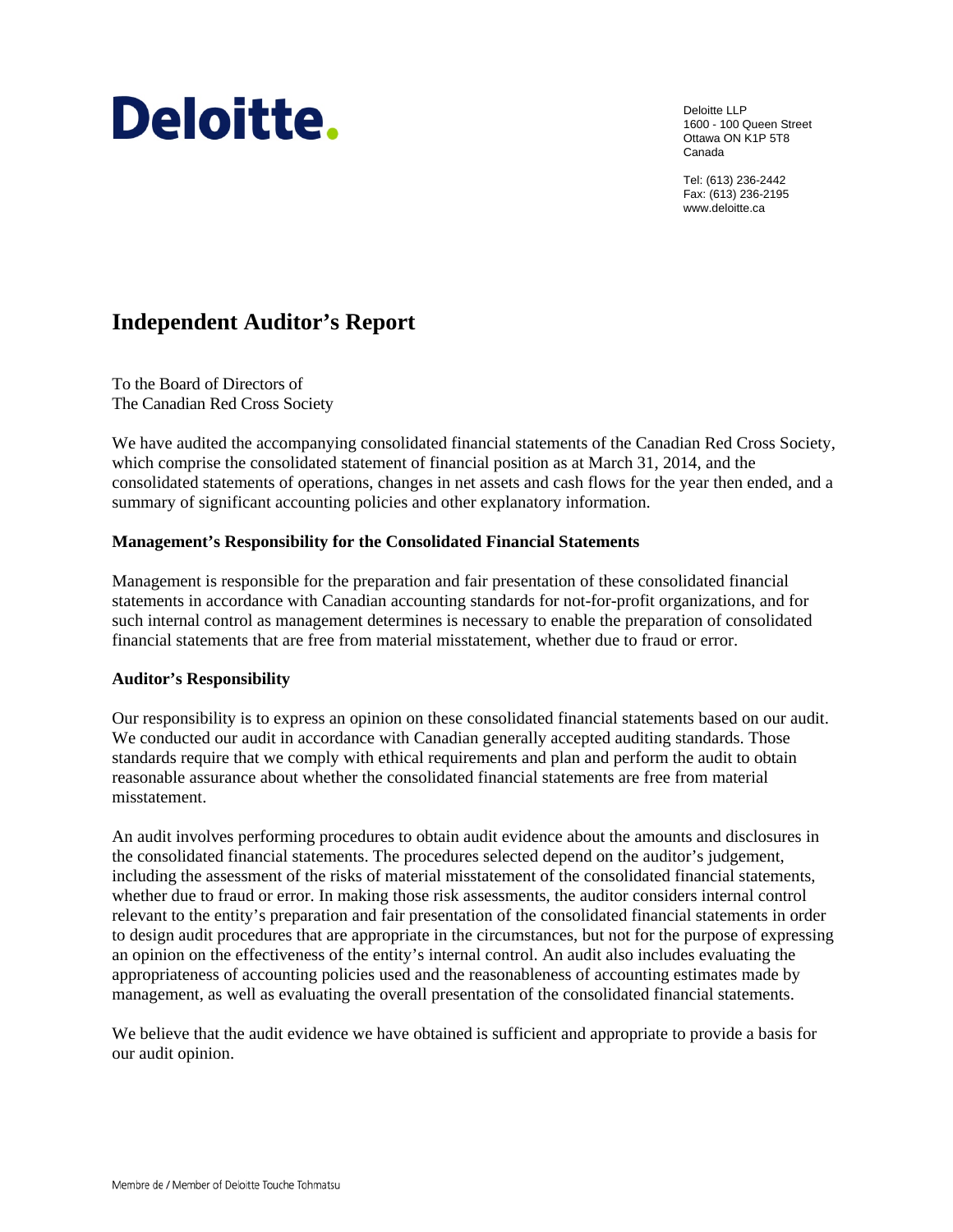#### **Opinion**

In our opinion, the consolidated financial statements present fairly, in all material respects, the financial position of the Canadian Red Cross Society as at March 31, 2014, and the results of its operations and its cash flows for the year then ended in accordance with Canadian accounting standards for not-for-profit organizations.

Deloitte LLP

Chartered Professional Accountants, Chartered Accountants Licensed Public Accountants

June 11, 2014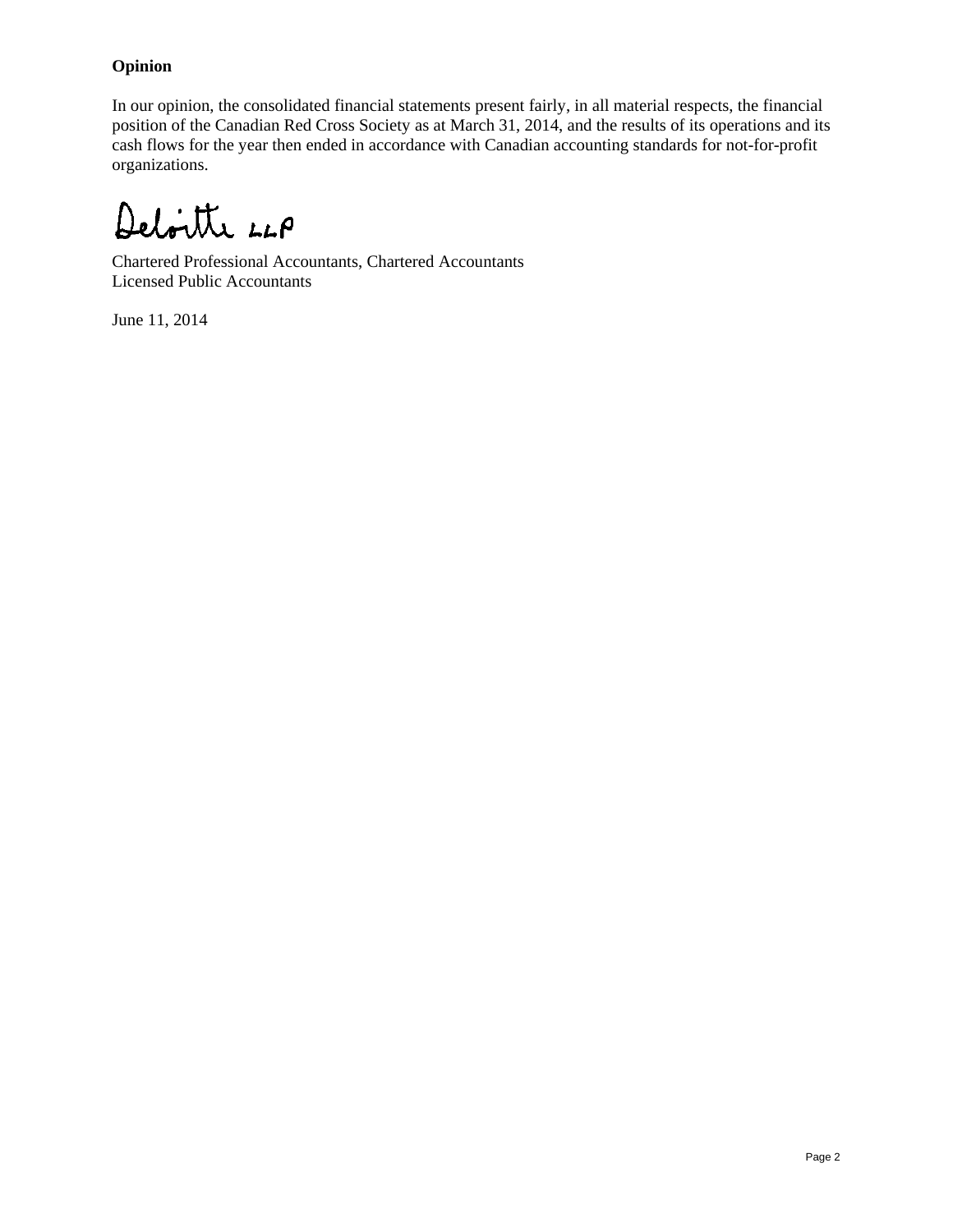### Consolidated statement of financial position

as at March 31, 2014

(in thousands of dollars)

|                                                                      | 2014    | 2013    |
|----------------------------------------------------------------------|---------|---------|
|                                                                      |         | \$.     |
| <b>Assets</b>                                                        |         |         |
| <b>Current assets</b>                                                |         |         |
| Cash and cash equivalents (Note 4)                                   | 186,133 | 62,161  |
| Accounts receivable                                                  | 22,609  | 15,642  |
| Inventory and prepaid expenses                                       | 25,780  | 30,078  |
|                                                                      | 234,522 | 107,881 |
| Long-term investments (Note 5)                                       | 39,609  | 114,421 |
| Capital assets (Note 6)                                              | 52,358  | 50,584  |
| Intangible assets (Note 7)                                           | 1,480   | 2,850   |
| Goodwill (Note 7)                                                    | 1,947   | 1,947   |
| Accrued defined benefit pension plan asset (Note 8)                  | 7,252   | 6,970   |
| <b>Total assets</b>                                                  | 337,168 | 284,653 |
|                                                                      |         |         |
| Liabilities<br><b>Current liabilities</b>                            |         |         |
| Accounts payable and accrued liabilities                             | 24,847  | 21,543  |
| Government remittances payable                                       | 1,353   | 478     |
| Deferred revenue - short-term (Note 9)                               | 152,174 | 89,543  |
| Current portion of mortgage payable (Note 10)                        | 28      |         |
|                                                                      | 178,402 | 111,564 |
|                                                                      |         |         |
| Deferred revenue - long-term (Note 9)                                | 18,607  | 27,473  |
| Deferred contributions related to capital assets (Note 11)           | 10,886  | 9,268   |
| Deferred gain (Note 7)                                               | 3,873   | 4,719   |
| Mortgage payable (Note 10)                                           | 915     |         |
| Accrued other benefit plans liability (Note 8)                       | 17,055  | 16,690  |
| <b>Total liabilities</b>                                             | 229,738 | 169,714 |
| Commitments, contingent liabilities and guarantees (Notes 12 and 13) |         |         |
| <b>Net assets</b>                                                    |         |         |
| Invested in capital assets                                           | 40,529  | 41,316  |
| Invested in RCCP (Note 7)                                            | 3,954   | 3,954   |
| Restricted for endowment purposes                                    | 1,284   | 1,221   |
| Internally restricted - General (Note 14)                            | 47,531  | 47,531  |
| Internally restricted - Tsunami interest (Note 14)                   | 10,552  | 21,495  |
| Unrestricted                                                         | 3,580   | (578)   |
| Total net assets                                                     | 107,430 | 114,939 |

On behalf of the Board

a<br>Ilan Chair  $\gtrsim$  $\overline{\phantom{a}}$ 

Chair, National Audit and Finance Committee

See accompanying notes to the consolidated financial statements.

**Total liabilities and net assets 337,168** 284,653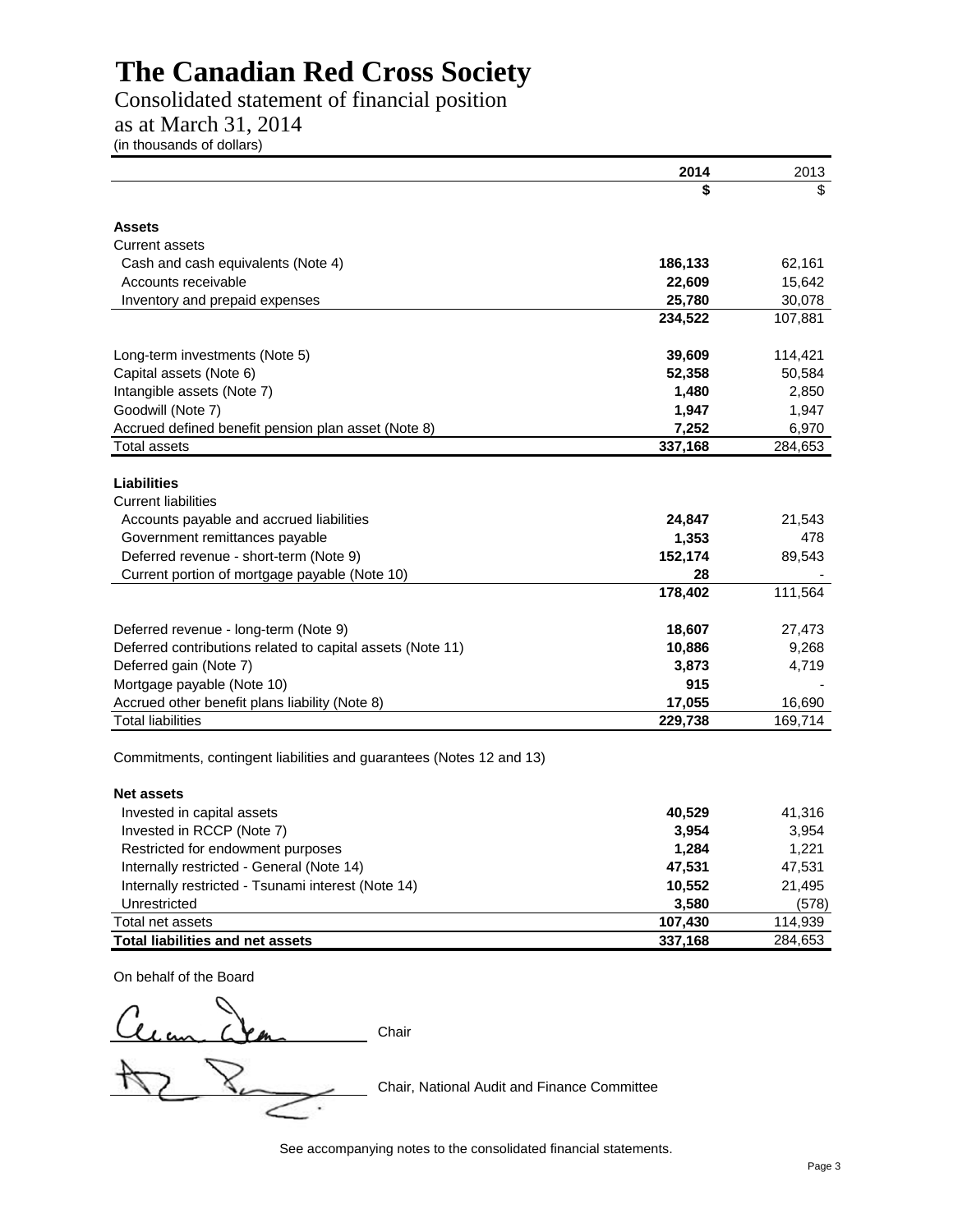### Consolidated statement of operations

year ended March 31, 2014

(in thousands of dollars)

|                                              | <b>Budget</b> | <b>Actual</b> | Actual   |
|----------------------------------------------|---------------|---------------|----------|
|                                              | 2014          | 2014          | 2013     |
|                                              | \$            | \$            | \$       |
|                                              | (Unaudited)   |               |          |
| <b>Revenue</b>                               |               |               |          |
| Organizational capacity                      |               |               |          |
| Fundraising (Note 15)                        | 53,532        | 55,251        | 48,117   |
| Investment income (Note 5)                   | 3,030         | 4,202         | 2,959    |
| Other                                        | 97            | 195           | 500      |
|                                              | 56,659        | 59,648        | 51,576   |
| Core programs                                | 246,385       | 257,807       | 268,553  |
| Support services                             | 7,178         | 16,192        | 8,934    |
| Disaster appeals                             | 46            | 27,299        | 6,972    |
| <b>Total revenues</b>                        | 310,268       | 360,946       | 336,035  |
|                                              |               |               |          |
| <b>Expenses</b>                              |               |               |          |
| Organizational capacity                      |               |               |          |
| Fundraising (Note 15)                        | 27,904        | 27,799        | 25,591   |
| Investment expense                           | 149           | 166           | 323      |
| Other                                        | 855           | 691           | 544      |
|                                              | 28,908        | 28,656        | 26,458   |
|                                              |               |               |          |
| Core programs                                |               |               |          |
| International programs                       | 68,785        | 62,593        | 64,026   |
| Disaster management                          | 13,927        | 18,980        | 13,742   |
| Health and injury prevention                 | 155,374       | 169,761       | 182,921  |
| Program management and volunteer resources   | 4,223         | 4,158         | 4,219    |
|                                              | 242,309       | 255,492       | 264,908  |
|                                              |               |               |          |
| Support services                             | 38,440        | 46,065        | 40,896   |
| Disaster appeals                             | 46            | 27,299        | 6,972    |
| <b>Total expenses</b>                        | 309,703       | 357,512       | 339,234  |
| Excess (deficiency) of revenue over expenses |               |               |          |
| before Net Tsunami expenses                  | 565           | 3,434         | (3, 199) |
| Net Tsunami expenses (Note 14)               | (10, 828)     | (10, 943)     | (6, 229) |
| Deficiency of revenue over expenses          | (10, 263)     | (7, 509)      | (9, 428) |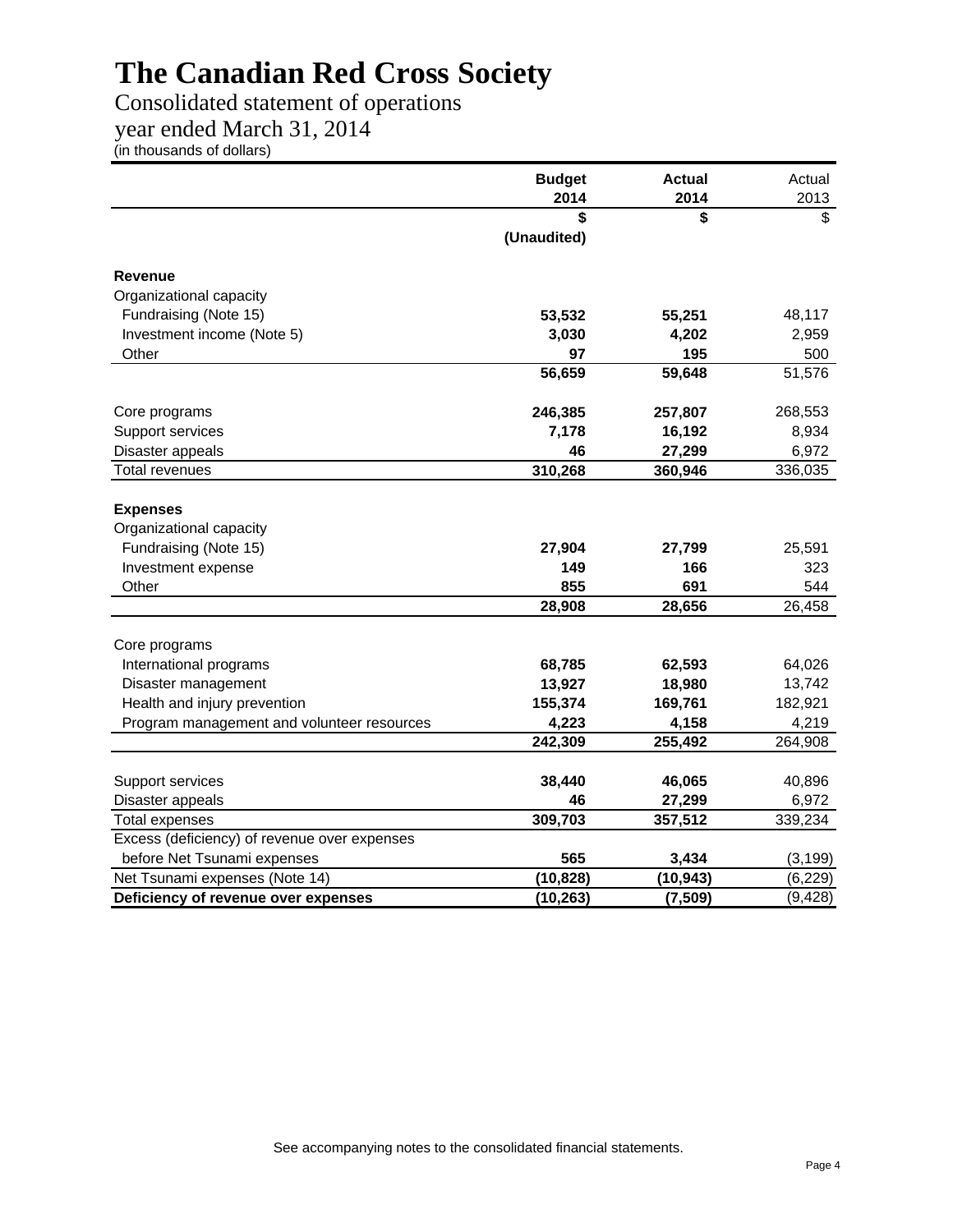Consolidated statement of changes in net assets year ended March 31, 2014 (in thousands of dollars)

|                                                                                  |                | Invested in   | <b>Restricted for</b> |                |                     | <b>Total</b> |          |
|----------------------------------------------------------------------------------|----------------|---------------|-----------------------|----------------|---------------------|--------------|----------|
|                                                                                  | Invested in    | capital of JV | endowment             | Internally     |                     |              |          |
|                                                                                  | capital assets | <b>RCCP</b>   | purposes              | restricted     | <b>Unrestricted</b> | 2014         | 2013     |
|                                                                                  |                |               |                       |                | S                   | \$           |          |
|                                                                                  |                |               |                       | (Note 14)      |                     |              |          |
| Net assets, beginning of year                                                    | 41,316         | 3,954         | 1,221                 | 69,026         | (578)               | 114,939      | 124,367  |
| Excess (deficiency) of revenue over expenses                                     | $\blacksquare$ |               | 63                    | $\blacksquare$ | (7, 572)            | (7, 509)     | (9, 428) |
| Investment in capital assets (1)                                                 | (787)          |               |                       | $\blacksquare$ | 787                 |              |          |
| Internally restricted                                                            |                |               |                       | (10, 943)      | 10,943              |              |          |
| Net assets, end of year                                                          | 40,529         | 3,954         | 1,284                 | 58,083         | 3,580               | 107,430      | 114,939  |
| $(1)$ Net changes in investment in capital assets is comprised of the following: |                |               |                       |                |                     |              |          |
| Amortization of capital assets                                                   |                |               |                       |                |                     | (5,624)      | (5,306)  |
| Amortization of deferred contributions related to capital assets                 |                |               |                       |                |                     | 2,725        | 2,939    |
| Acquisitions of capital assets                                                   |                |               |                       |                |                     | 7,669        | 9,006    |
| Mortgage repayments                                                              |                |               |                       |                |                     | 32           |          |
| Increase of deferred contributions related to capital assets                     |                |               |                       |                |                     | (4, 343)     | (2,631)  |
| Proceeds on disposition of capital assets                                        |                |               |                       |                |                     | (1, 316)     | (649)    |
| Gain on disposal of capital assets                                               |                |               |                       |                |                     | 70           | 305      |
|                                                                                  |                |               |                       |                |                     | (787)        | 3,664    |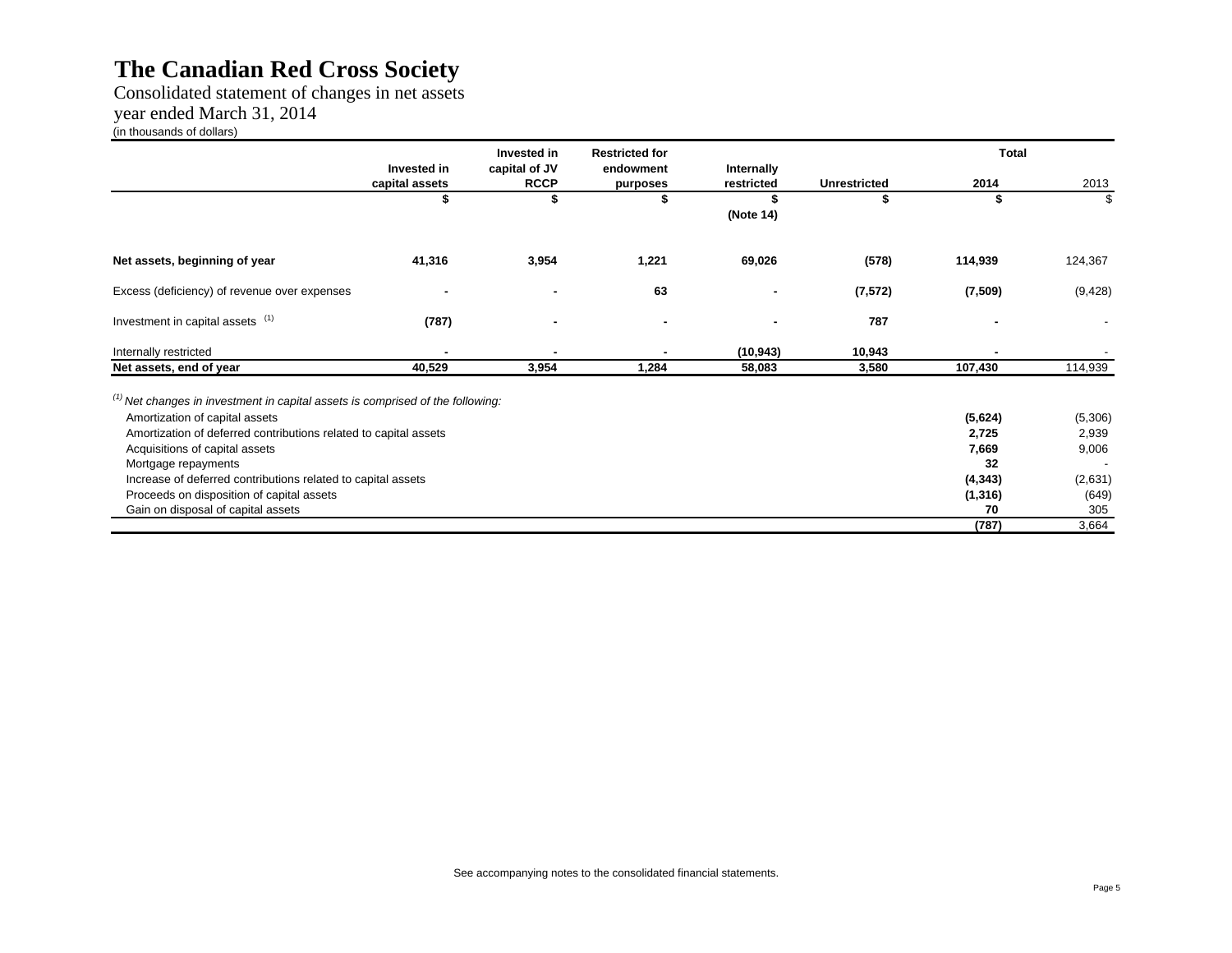Consolidated statement of cash flows

year ended March 31, 2014

(in thousands of dollars)

|                                                                                               | 2014           | 2013         |
|-----------------------------------------------------------------------------------------------|----------------|--------------|
|                                                                                               | \$             |              |
| Net inflow (outflow) of cash related to the following activities:                             |                |              |
| Operating                                                                                     |                |              |
| Deficiency of revenues over expenses                                                          | (7,509)        | (9, 428)     |
| Items not affecting cash                                                                      |                |              |
| Increase (decrease) in net employee future benefits                                           | 83             | (178)        |
| Amortization of deferred capital contributions                                                | (2, 725)       | (2,939)      |
| Amortization of capital assets                                                                | 5,624          | 5,306        |
| Amortization of intangible assets                                                             | 1,370          | 685          |
| Amortization of deferred gain                                                                 | (846)          | (423)        |
| Decrease in unrealized gains on investments                                                   | 2,583          | 1,465        |
| Gain on disposal of capital assets                                                            | (70)           | (305)        |
|                                                                                               | (1, 490)       | (5, 817)     |
| Changes in non-cash operating working capital items                                           |                |              |
| Accounts receivable                                                                           | (6, 967)       | 5,701        |
| Inventory and prepaid expenses                                                                | 4,298          | (7, 583)     |
| Accounts payable and accrued liabilities                                                      | 3,304          | (4,026)      |
| Government remittances payable                                                                | 875            | (30)         |
| Deferred revenue                                                                              | 53,765         | (41, 493)    |
|                                                                                               | 53,785         | (53, 248)    |
| Investing                                                                                     |                |              |
| Disposals of long-term investments                                                            | 72,229         | 46,325       |
| Acquisitions to capital assets                                                                | (7,669)        | (9,006)      |
|                                                                                               | 64,560         | 37,319       |
|                                                                                               |                |              |
| <b>Financing</b>                                                                              |                |              |
| Deferred contributions related to capital assets<br>Proceeds on disposition of capital assets | 4,343<br>1,316 | 2,631<br>649 |
| Mortgage repayments                                                                           | (32)           |              |
|                                                                                               | 5,627          | 3,280        |
|                                                                                               |                |              |
| Net cash inflow (outflow)                                                                     | 123,972        | (12, 649)    |
| Cash and cash equivalents, beginning of year                                                  | 62,161         | 74,810       |
| Cash and cash equivalents, end of year                                                        | 186,133        | 62,161       |
| Represented by:                                                                               |                |              |
| Unrestricted                                                                                  | 15,471         | 5,663        |
| <b>Externally restricted</b>                                                                  | 151,531        | 34,715       |
| Internally restricted                                                                         | 19,131         | 21,783       |
| <b>Cash and cash equivalents</b>                                                              | 186,133        | 62,161       |
|                                                                                               |                |              |
| <b>Non-cash transaction</b>                                                                   |                |              |
| Acquisition of property and equipment financed by mortgage payable                            | 975            |              |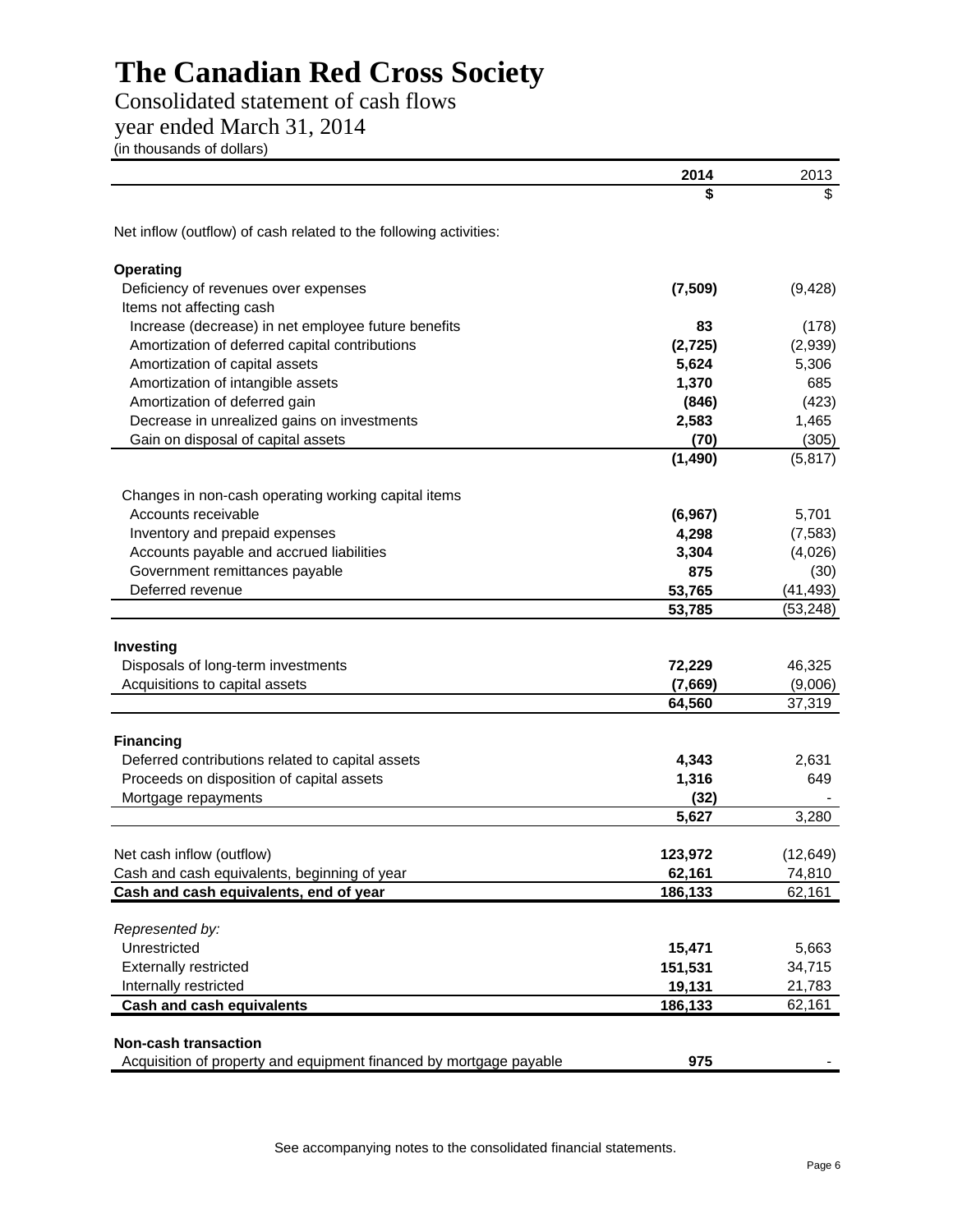Notes to the consolidated financial statements March 31, 2014 (in thousands of dollars)

#### **1. Purpose of the organization**

The Canadian Red Cross Society (the "Society") is a not-for-profit volunteer-based humanitarian organization dedicated to helping people in Canada and around the world with situations that threaten their survival and safety, their security and well-being, or their human dignity. The Society relies on continuing support from various levels of governments, corporations and fundraising from other donors.

The Society, which is incorporated without share capital under the laws of Canada, is a registered Canadian charity and, as such, is exempt from income taxes.

#### **2. Significant accounting policies**

The consolidated financial statements have been prepared in accordance with Canadian accounting standards for not-for-profit organizations and reflect the following significant accounting policies:

#### *Basis of presentation*

These consolidated financial statements reflect the assets, liabilities, revenues and expenses of the operations of the Society including all operations within Canada, the International Program and the Society's share of Red Cross Care Partners ("RCCP") (Note 7).

The Organizational Capacity and Core Programs reflect the net contribution before application of the Society's common management and administration expenses. The Schedule provides a detailed summary of the fundraising and program contributions before Society common management and administration costs and expenses.

#### *Principle of consolidation*

The Society reports its interest in RCCP, a jointly controlled entity, using the proportionate consolidation method. The Society's share of the assets, liabilities, revenue and expenses of RCCP is combined with the equivalent items in the Society's consolidated financial statements on a line-by-line basis. Gains and losses resulting from transactions with RCCP are recognized in the Society's consolidated financial statements only to the extent of interests in RCCP that are unrelated to the Society.

#### *Revenue recognition*

The Society receives donations from annual fundraising campaigns for operating purposes and from special campaigns for disaster relief programs in Canada and various foreign countries.

The Society follows the deferral method of accounting to account for contributions.

Unrestricted donations are recognized as revenue when received. Restricted donations, other than endowments, are deferred and recognized as revenue in the year in which the related expenses are recognized. Other revenues are recognized when the goods or services have been rendered.

Externally restricted donations used to purchase depreciable capital assets are deferred and amortized over the life of the related capital asset. Externally restricted contributions used to purchase land are recorded as a direct increase in the net assets invested in capital assets. Externally restricted contributions that have not been expended are recorded as deferred revenue on the consolidated Statement of financial position.

The Society restricts the use of portions of its unrestricted net assets for specific future uses. When incurred, related expenses are charged to operations and the balance of internally restricted net assets is reduced accordingly.

Endowment contributions are recognized as direct increases in net assets restricted for endowment purposes.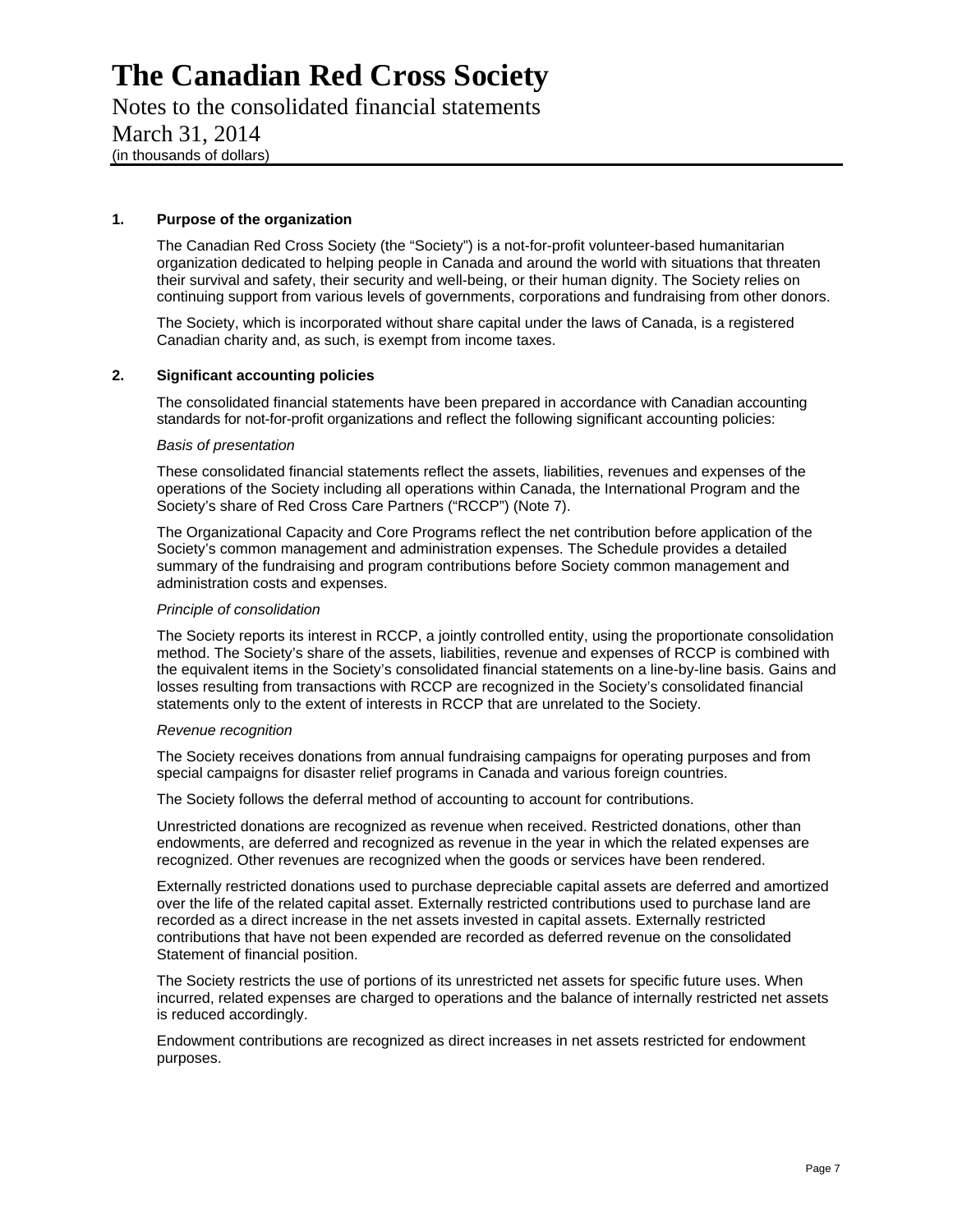Notes to the consolidated financial statements March 31, 2014 (in thousands of dollars)

#### **2. Significant accounting policies (continued)**

#### *Revenue recognition (continued)*

The fair value of donated capital assets is deferred and amortized to income on the same basis as the related depreciable capital assets are amortized.

Investment income (expense) includes dividend and interest income, realized and unrealized investment gains and losses, and where applicable, charges for other than temporary impairment of investments. Dividend and interest income as well as realized and unrealized gains and losses have been recorded directly in the consolidated Statement of operations.

Unrealized gains and losses on financial assets are included in investment income and recognized as revenue in the consolidated Statement of operations or deferred depending on the nature of any external restrictions imposed on the investment income.

Restricted investment income is recognized as revenue in the year in which the related expenses are incurred. Unrestricted investment income is recognized as revenue when earned.

#### *Financial instruments*

The Society's financial instruments consist of cash and cash equivalents, accounts receivable, long-term investments, accounts payable and accrued liabilities, government remittances payable and mortgages payable.

Financial assets and financial liabilities are initially recognized at fair value when the Society becomes a party to the contractual provisions of the financial instrument. Subsequently, all financial instruments are measured at amortized cost, except cash and cash equivalents and investments which are recorded at fair value.

#### *Cash and cash equivalents*

Cash and cash equivalents represent externally restricted, internally restricted and unrestricted cash and equivalents and mature within three months.

Externally restricted cash and cash equivalents are restricted for specified purposes and are not available for the Society's general operations.

Internally restricted cash represents money set aside to fund specific activities identified by management and approved by the Board of Directors. The funds are not available for the Society's general operations.

Unrestricted cash represents funds available for the Society's general operations.

#### *Donated services*

The Society benefits greatly from donated services in the form of volunteer work for various activities. The value of donated services is not recognized in the consolidated financial statements because of the difficulty of measurement.

#### *Inventory*

Inventory includes current materials and supplies necessary for the conduct of the Society's operations. Inventory is valued at the lower of cost and replacement value using the moving average method.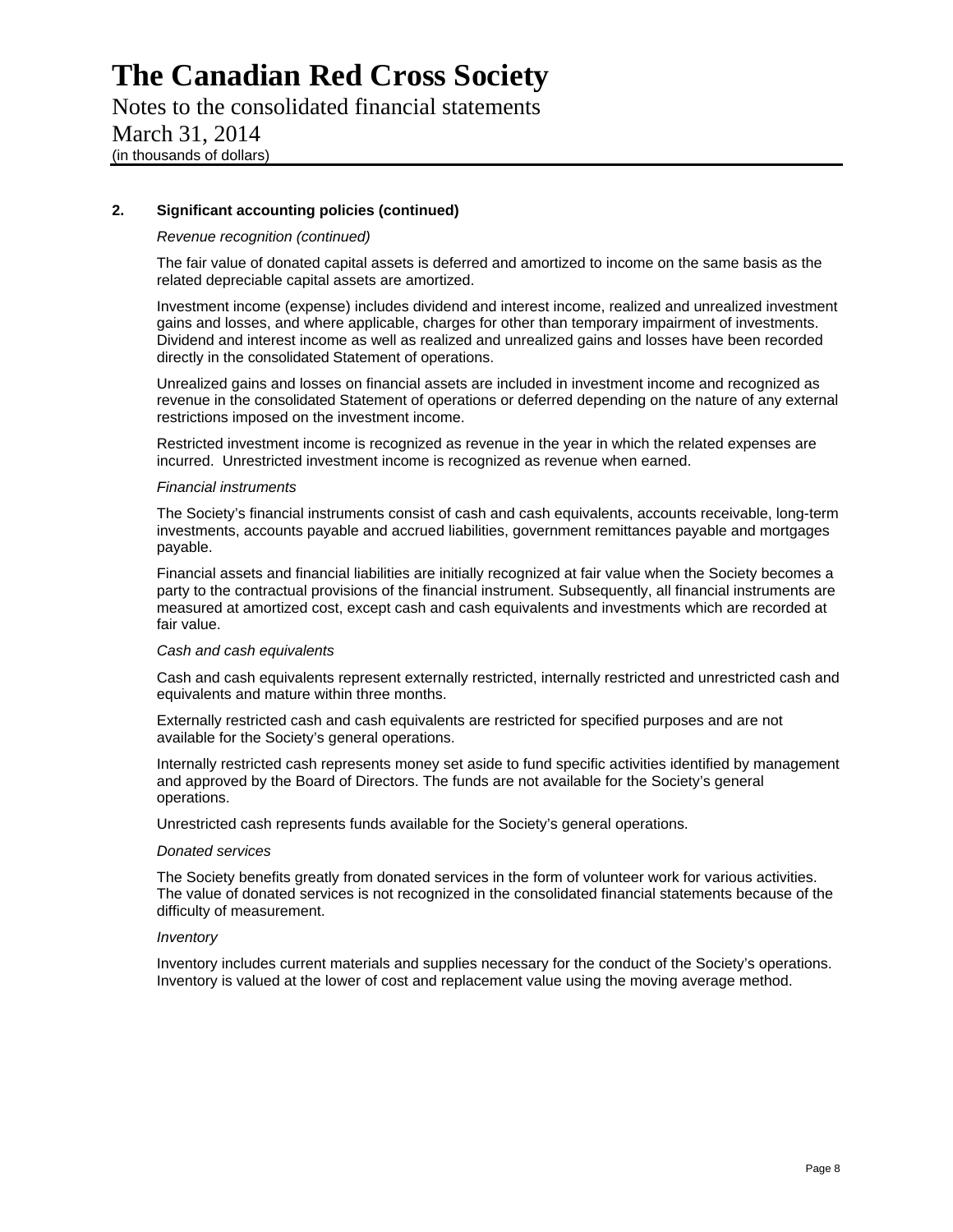Notes to the consolidated financial statements March 31, 2014 (in thousands of dollars)

#### **2. Significant accounting policies (continued)**

#### *Capital assets*

Purchased capital assets are recorded at cost. Contributed capital assets are recorded at their estimated fair value at the date of contribution. Amortization is provided on a straight-line basis over the estimated useful lives as follows:

Buildings 20 to 40 years 20 to 40 years 20 to 40 years 20 to 40 years 20 to 40 years 20 to 40 years 20 to 40 years 20 to 40 years 20 to 40 years 20 to 40 years 20 to 40 years 20 to 40 years 20 to 40 years 20 to 40 years 20 Furniture, office and healthcare equipment 3 to 5 years 3 to 5 years Vehicles 2 to 5 years 2 to 5 years 2 to 5 years 2 to 5 years 2 to 5 years 2 to 5 years 2 to 5 years 2 to 5 years 2 to 5 years 2 to 5 years 2 to 5 years 2 to 5 years 2 to 5 years 2 to 5 years 2 to 5 years 2 to 5 years 2 to Computer hardware and software 2 to 3 years 2 to 3 years 2 to 3 years 2 to 3 years 2 to 3 years 2 to 3 years 2 to 3 years 2 to 3 years 2 to 3 years 2 to 3 years 2 to 3 years 2 to 3 years 2 to 3 years 2 to 3 years 2 to 3 ye Land is not amortized due to its infinite life

#### *Intangible assets*

Intangible assets represent the portion of the purchase price of the Society's interest in the RCCP joint venture relating to government contracts. These costs are amortized on a straight-line basis over the term of the estimated beneficial life of the assets, which is five years.

#### *Goodwill*

Goodwill represents the excess of the purchase price of the Society's interest in the RCCP joint venture over identifiable tangible and intangible assets. Goodwill is tested for impairment whenever an event or circumstance occurs that indicates that goodwill might be impaired. When the carrying amount of RCCP, including goodwill, exceeds its fair value, a goodwill impairment loss is recognized in excess of revenue over expenses in an amount equal to the excess.

#### *Deferred gain*

The deferred gain in respect of the acquisition of the interest in RCCP is amortized on a straight-line basis over 10 years (Note 7).

#### *Post-retirement benefits*

The cost of post-retirement benefits earned by employees is actuarially determined using the projected benefit method prorated on service and management's best estimate of discount rate, retirement ages of employees and expected health care costs. Plan obligations are discounted using current market interest rates and plan assets are presented at fair market value. The Society amortizes past service costs and cumulative unrecognized net actuarial gains and losses, in excess of 10% of the greater of the projected benefit obligation or the market-related value of plan assets, over the expected average remaining service lifetime (EARSL) of the active employee group covered by the plans or over the average remaining life expectancy of former employees.

The average remaining life expectancy of former employees has been determined to be 25 (2013 - 26) years for the defined benefit pension plan and EARSL has been determined to be 13 (2013 - 13) years for the other benefit plans. The Society measures its accrued benefits obligations for accounting purposes as at March 31 of each year.

#### *Impairment of long-lived assets*

Long-lived assets are tested for recoverability whenever events or changes in circumstances indicate that their carrying amount may not be recoverable. An impairment loss is recognized when their carrying value exceeds the total undiscounted cash flows expected from their use and eventual disposition. The amount of the impairment loss is determined as the excess of the carrying value of the asset over its fair value.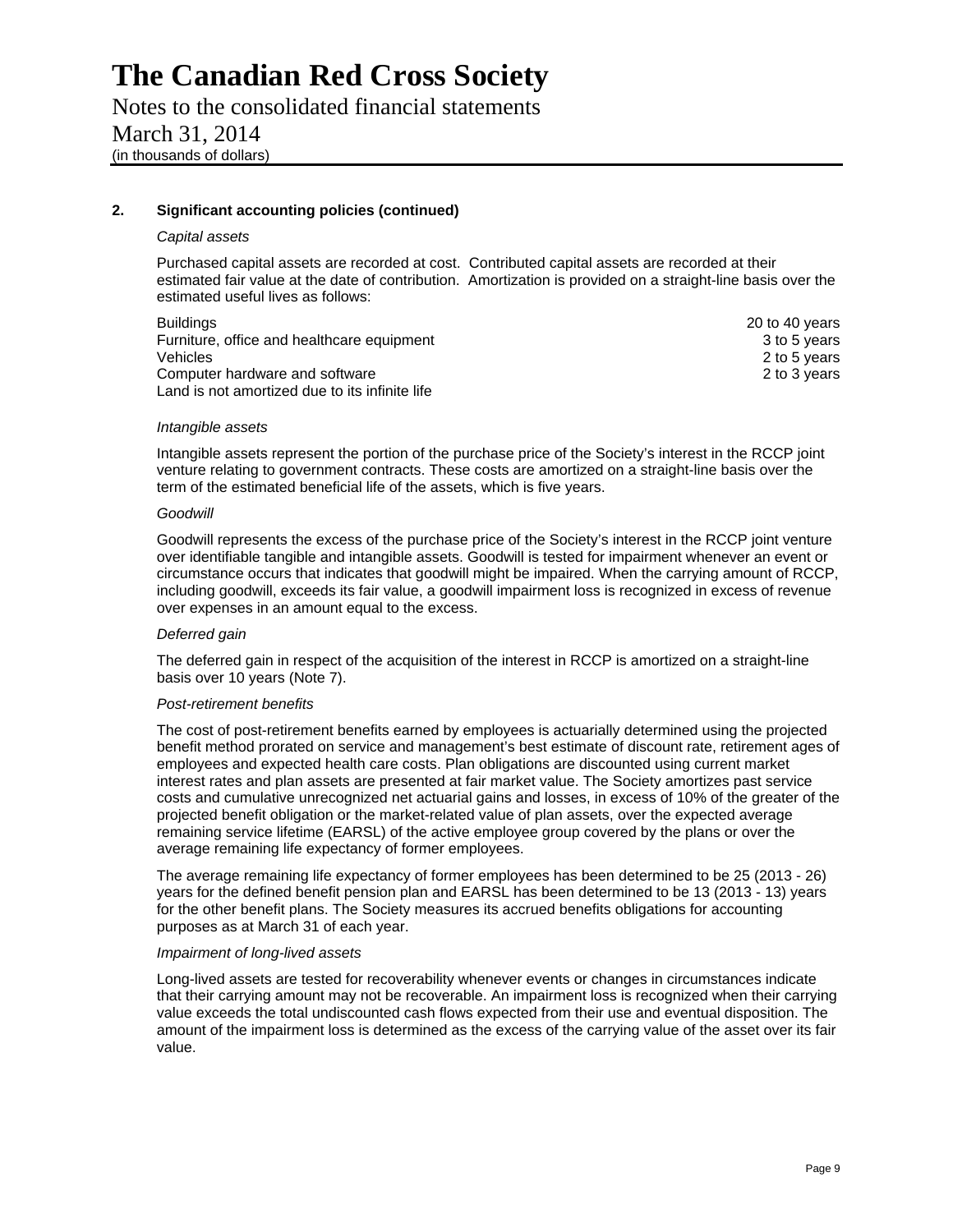Notes to the consolidated financial statements March 31, 2014 (in thousands of dollars)

#### **2. Significant accounting policies (continued)**

#### *Use of estimates*

The preparation of these consolidated financial statements in conformity with Canadian accounting standards for not-for-profit organizations requires management to make estimates and assumptions that affect the amounts reported in the consolidated financial statements and the accompanying notes. In the opinion of management, these consolidated financial statements reflect, within reasonable limits of materiality, all adjustments necessary to present fairly the results for the years presented. Actual results could differ from these estimates. Assumptions are used in estimating the collectibility of accounts receivable, the obsolescence of inventory, the useful life of capital assets, the assessment of impairment indicators associated with goodwill and intangible assets, the amount of accrued liabilities and the assumptions underlying the employee future benefit calculations.

#### *Allocation of expenses*

The Society incurs general support expenses that are common to its programs and administration.

Corporate governance and general management expenses are not allocated and are accounted for in Support Services. Other general support expenses that relate directly to the programs are accounted for in Program Management.

Fund Development expenses are not allocated and are accounted for directly in the Fundraising line of the Society's consolidated financial statements.

Facilities are the only expense of which part is allocated directly to the Core Programs. The allocation is based on revenue stream. If a building is directly related to one program and that revenue stream is prevalent, the total cost of that building will be allocated to that program. Those facilities that are common to the administration of the Society and its programs are recorded under the Rental and Facilities line in the Schedule to these consolidated financial statements.

#### *Future accounting policies*

The Accounting Standards Board recently issued CPA Canada Accounting Handbook Sections 3462, Employee Future Benefits, and 3463, Reporting Employee Future Benefits by Not-for-Profit Organizations. Section 3462 establishes standards for the recognition, measurement, and disclosure of the cost of employee future benefits; significant changes from the previous standard include eliminating the deferral and amortization approach for defined benefit plans and requiring measurement of plan assets and obligations as of the balance sheet date; Section 3463 prescribes the accounting treatment for employee future benefits provided by a not-for-profit organization; in particular, remeasurements and other items shall be recognized directly in net assets in the statement of financial position rather than in the statement of operations; and presented as a separately identified item in the statement of changes in net assets.

These Sections are applicable for fiscal years beginning on or after January 1, 2014 on a retrospective basis. The Society is currently evaluating the impact of adopting these sections on its consolidated financial statements.

#### **3. Capital management**

The Society defines its capital as its net assets. Its objectives in managing capital are:

- a) to ensure that sufficient financial resources are in place to deliver on the priorities set by the Board of Directors during its annual strategic plan review;
- b) to maintain a minimum reserve in its Net Assets under Internally Restricted General of \$43.5 million to ensure the ability to continue operations in the face of unexpected events;
- c) to invest funds in financial instruments permitted under the Board of Directors' approved Statement of Investment Policies and Procedures (SIP&P); and
- d) to manage grants and donations with external restrictions in order to comply with the conditions for using these financial resources.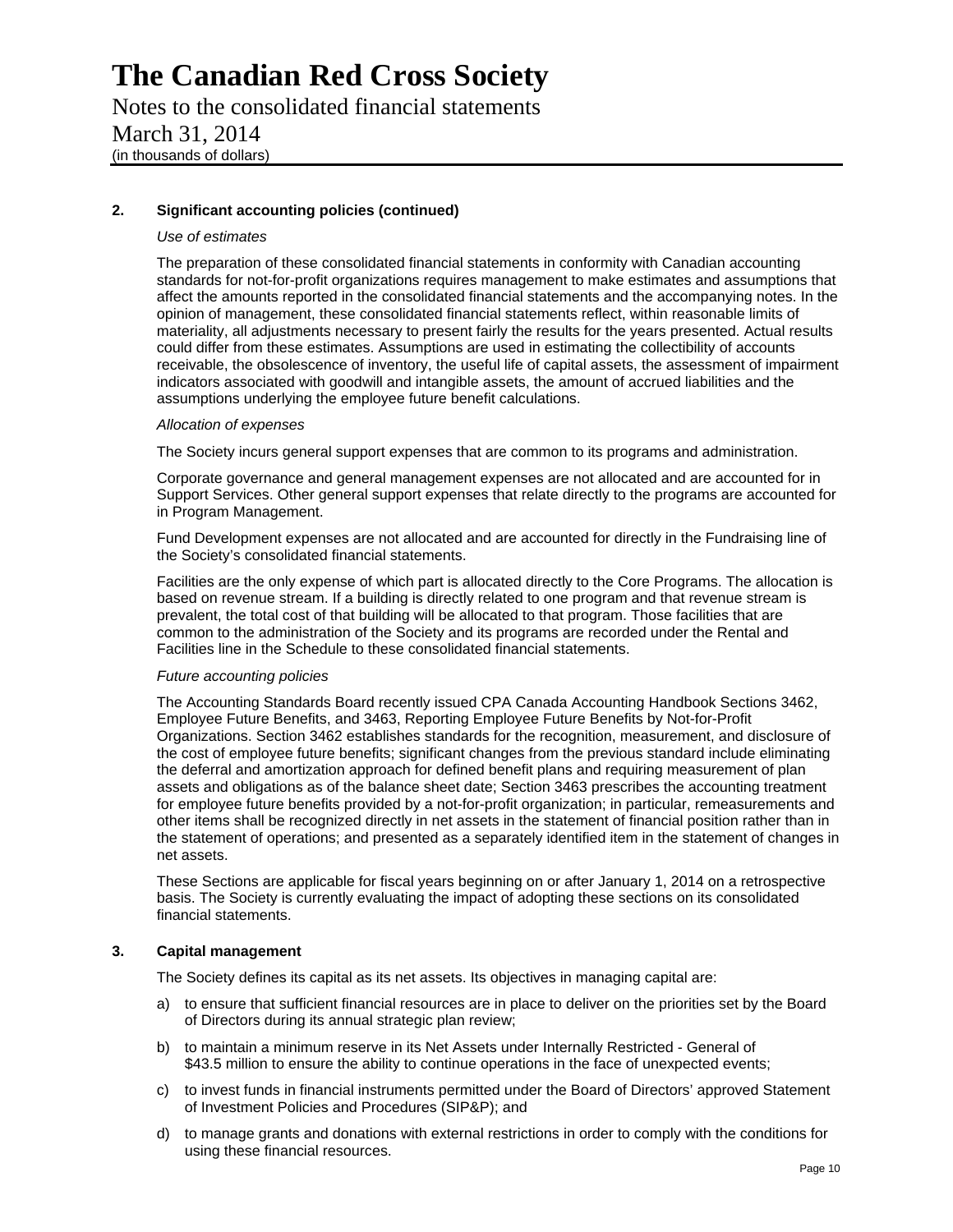Notes to the consolidated financial statements March 31, 2014

(in thousands of dollars)

#### **3. Capital management (continued)**

The Society monitors its capital by reviewing various financial metrics, including cash flows and variances to forecasts and budgets.

Capital management objectives, policies and procedures are unchanged since the preceding year.

The Society has complied with all the capital requirements, including the requirements respecting the external restrictions.

#### **4. Cash and cash equivalents**

|                                        | 2014           | 2013           |
|----------------------------------------|----------------|----------------|
|                                        |                |                |
|                                        | Cost           | Cost           |
|                                        | and fair value | and fair value |
|                                        | \$             | \$             |
| Cash                                   |                |                |
| Unrestricted                           | 15,471         | 4,915          |
| <b>Externally restricted - General</b> | 23,028         | 13,475         |
| Externally restricted - Haiti          | 804            | 712            |
| Internally restricted - General        | 3,810          | 4,348          |
| Internally restricted - Tsunami        | 97             | 165            |
| Total cash                             | 43,210         | 23,615         |
| <b>Cash equivalents</b>                |                |                |
| Unrestricted                           |                | 748            |
| <b>Externally restricted - General</b> | 93,206         | 4,902          |
| Externally restricted - Haiti          | 34,493         | 15,626         |
| Internally restricted - General        | 4,435          | 6,811          |
| Internally restricted - Tsunami        | 10,789         | 10,459         |
| <b>Total cash equivalents</b>          | 142,923        | 38,546         |
| Total cash and cash equivalents        | 186,133        | 62,161         |

#### **5. Long-term Investments**

|                    | 2014              |        | 2013         |         |
|--------------------|-------------------|--------|--------------|---------|
|                    | <b>Fair value</b> |        | Fair value   |         |
|                    | and carrying      |        | and carrying |         |
|                    | value             | Cost   | value        | Cost    |
|                    | \$                | \$     | \$           | \$      |
| <b>Investments</b> |                   |        |              |         |
| Fixed income       | 22,261            | 21,843 | 100,365      | 97,592  |
| Equities           | 17,348            | 16,060 | 14,056       | 12,540  |
|                    | 39,609            | 37,903 | 114,421      | 110,132 |

The fair values of long-term investments are based on quoted market prices.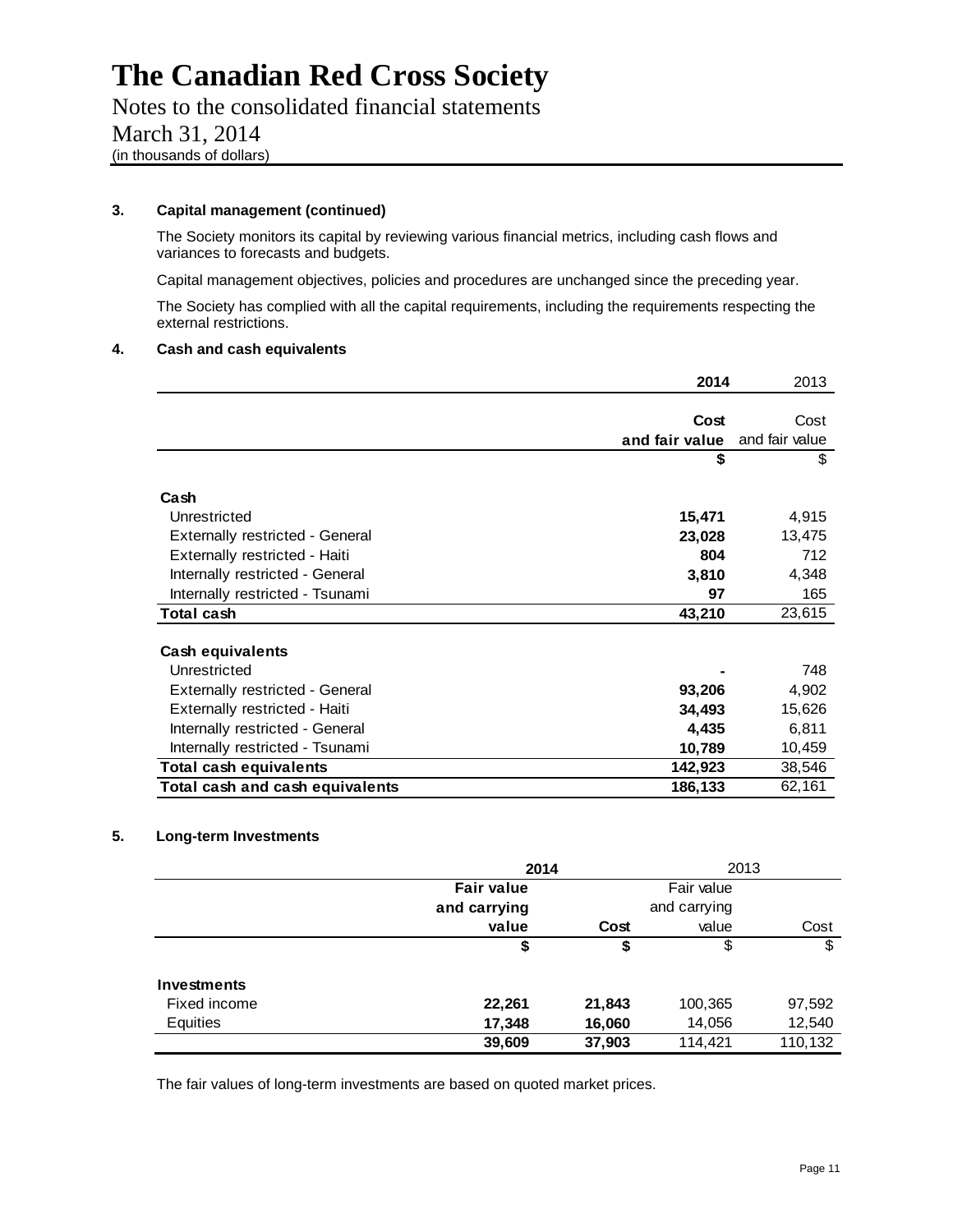Notes to the consolidated financial statements March 31, 2014 (in thousands of dollars)

#### **5. Long-term Investments (continued)**

Fixed income investments are comprised of Government of Canada and corporate bonds with maturity dates ranging from 2014 to 2049, earning interest from 1.00% to 7.00% (2013 - ranging from 2013 to 2049, earning interest from 2.25% to 10.35%).

Long-term investments are externally and internally restricted as follows:

|                                 | 2014           | 2013    |
|---------------------------------|----------------|---------|
|                                 | \$             | \$      |
|                                 |                |         |
| Externally restricted - General | $\blacksquare$ | 42,203  |
| Externally restricted - Haiti   | $\blacksquare$ | 31,112  |
| Internally restricted - General | 39,609         | 31,051  |
| Internally restricted - Tsunami |                | 10,055  |
|                                 | 39.609         | 114.421 |

Gross investment income earned is reported as follows:

|                             | 2014  | 2013  |
|-----------------------------|-------|-------|
|                             | ъ     |       |
| Investment income - General | 4,202 | 2,959 |
| Investment income - Tsunami | 247   | 719   |
|                             | 4.449 | 3,678 |

Investment income earned from the Haiti fund of \$584 (2013 - \$1,796) is externally restricted and allocated to Haiti deferred revenue.

Investment income earned from the General fund of \$838 (2013 - \$2,272) is externally restricted and allocated to General deferred revenue.

#### **6. Capital assets**

|                                             |         | 2014         |          | 2013     |
|---------------------------------------------|---------|--------------|----------|----------|
|                                             |         | Accumulated  | Net book | Net book |
|                                             | Cost    | amortization | value    | value    |
|                                             | \$      | \$           | \$       | \$       |
| Land                                        | 9,412   |              | 9,412    | 9,316    |
| <b>Buildings</b>                            | 60,802  | 26,756       | 34,046   | 33,017   |
| Furnitures, office and healthcare equipment | 21,749  | 16,612       | 5,137    | 4,491    |
| Vehicles                                    | 9,921   | 7,701        | 2,220    | 2,583    |
| Computer hardware and software              | 5,208   | 3,665        | 1,543    | 1,177    |
|                                             | 107,092 | 54,734       | 52,358   | 50,584   |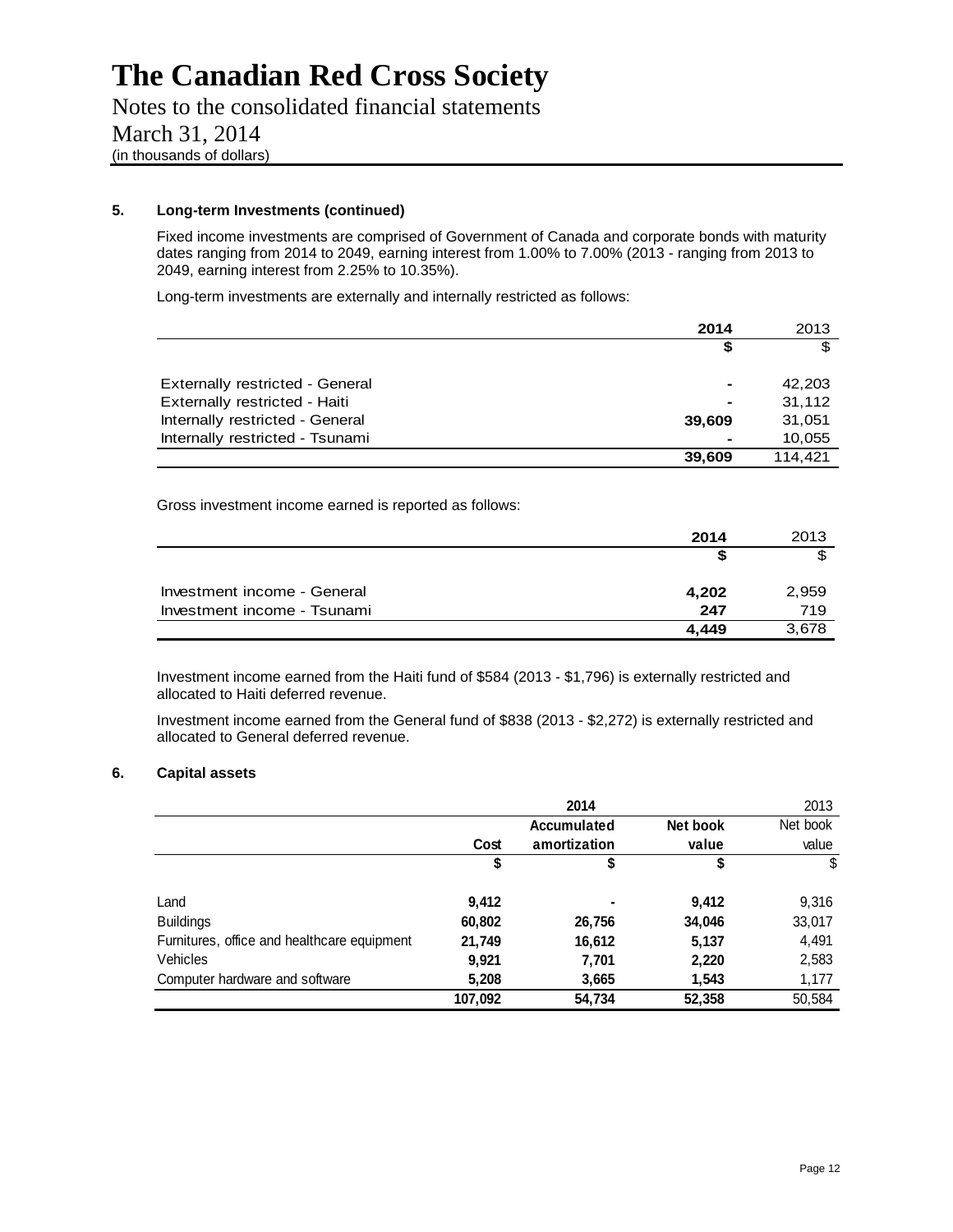Notes to the consolidated financial statements March 31, 2014 (in thousands of dollars)

#### **7. Red Cross Care Partners**

On October 1, 2012, the Society merged its personal support and home making activities in Ontario with the nursing and therapy services of CarePartners, a privately owned entity. The new home care entity, 8262900 Canada Inc. (operating as Red Cross Care Partners), is a for-profit oriented entity incorporated under the laws of Canada. The Society owns 50% of the voting shares of RCCP and its financial results are proportionately consolidated in these consolidated financial statements.

On the transfer date, the Society transferred cash of \$6,000, capital assets of \$175 and inventories of \$341. Goodwill and intangible assets were valued at \$10,284. The deferred gain of \$5,142 on transfer date represents the gain attributable to the unrelated joint venturer's portion of the intangible assets and goodwill and will be amortized on a straight-line basis over 5 and 10 years respectively.

At March 31, 2014, the deferred gain is \$3,873 (2013 - \$4,719). The amortization of the deferred gain during the year was \$846 (2013 - \$423). At March 31, 2014, the unrelated intangible assets and goodwill are \$1,480 and \$1,947 respectively (2013 - \$2,850 and \$1,947 respectively). The Society's share of the amortization on intangible assets during the year was \$1,370 (2013 - \$685).

The following amounts are included in the Society's consolidated financial statements as a result of the proportionate consolidation of RCCP.

| <b>Statement of financial position</b> | 2014   | 2013   |
|----------------------------------------|--------|--------|
|                                        | \$     | \$     |
| Current assets                         | 12,906 | 15,739 |
| Non-current assets                     | 11,073 | 10,099 |
| <b>Current liabilities</b>             | 7,265  | 9,696  |
| Non-current liabilities                | 987    | 26     |
| Shareholders' equity                   | 15,727 | 16,116 |

|                                | For the twelve-month<br>period ended | For the six-month<br>period ended |
|--------------------------------|--------------------------------------|-----------------------------------|
| <b>Statement of operations</b> | March 31, 2014                       | March 31, 2013<br>\$              |
| Revenue                        | 85,400                               | 41,308                            |
| Expenses                       | 86,430                               | 41,350                            |
| Net income (loss)              | (1,030)                              | (42)                              |

#### **8. Employee future benefits**

The Society has a defined contribution and a defined benefit pension plan. The Society's contribution to its employees' defined contribution pension plan was \$2,482 (2013 - \$2,574).

The Society discontinued the defined benefit option of its pension plan on September 30, 1998. Members were given the option to convert their entitlements to a defined contribution basis or to have an annuity purchased on their behalf. Certain members' elections with respect to the conversion of past service benefits accrued to the date of discontinuation have not been finalized; therefore, no annuities have been purchased on behalf of these individuals. The Society remains responsible for the frozen benefits accrued under the defined benefit option of the Plan up to September 30, 1998.

The Society also sponsors life and health care benefits for its retired employees (Other Benefit Plans). These benefits are not pre-funded.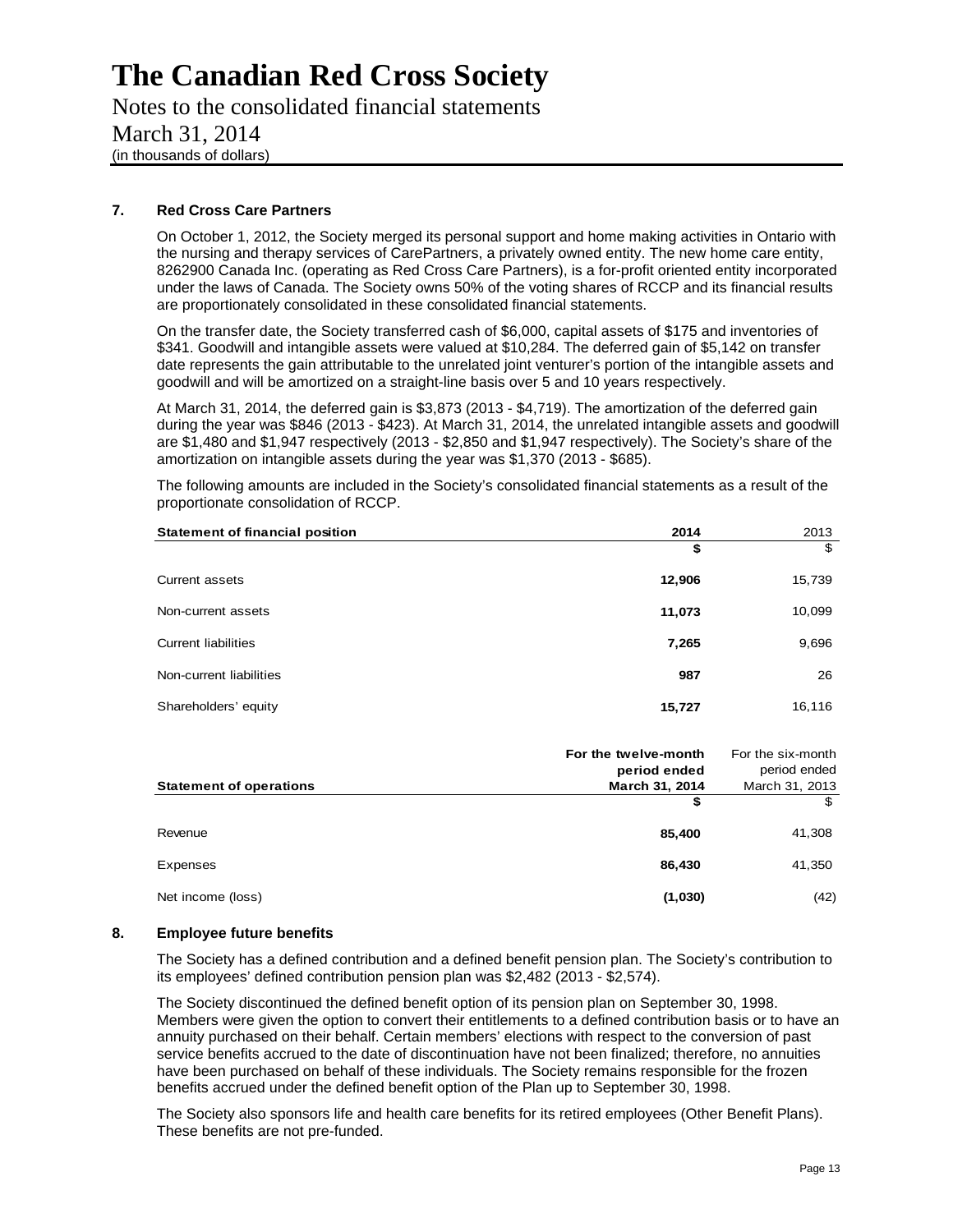Notes to the consolidated financial statements March 31, 2014 (in thousands of dollars)

#### **8. Employee future benefits (continued)**

The most recent actuarial valuations for all of the Society's plans were performed in September 2013 and extrapolated to March 31, 2014. The next valuations will be performed by September 2016.

The information about the employee benefit plans is presented in the tables below:

|                                   | Defined benefit pension plan |          | <b>Other benefit plans</b> |           |
|-----------------------------------|------------------------------|----------|----------------------------|-----------|
|                                   | 2014                         | 2013     | 2014                       | 2013      |
|                                   | \$                           | \$       | \$                         | \$        |
| Fair value of plan assets         | 13,709                       | 13.432   | ۰                          |           |
| Accured benefit obligations       | (5, 387)                     | (5,036)  | (12, 884)                  | (12, 441) |
| Surplus (deficit)                 | 8,322                        | 8,396    | (12, 884)                  | (12, 441) |
| Unamortized net actuarial gain    | (1,070)                      | (1, 426) | (4, 171)                   | (4, 249)  |
| Accrued benefit asset (liability) | 7,252                        | 6,970    | (17, 055)                  | (16, 690) |

Elements of costs recognized in the year are as follows:

|                                    | Defined benefit pension plan | Other benefit plans |       |       |  |
|------------------------------------|------------------------------|---------------------|-------|-------|--|
|                                    | 2014                         | 2013                | 2014  | 2013  |  |
|                                    | \$                           | \$                  | \$    |       |  |
| Current service cost (employer)    | 24                           | 34                  | 723   | 633   |  |
| Interest cost                      | 157                          | 198                 | 540   | 533   |  |
| Expected return on plan assets     | (460)                        | (448)               |       |       |  |
| Amortization of net actuarial gain |                              |                     | -     | (286) |  |
| Amortization of past service cost  |                              |                     | -     | (168) |  |
| Curtailment                        |                              |                     |       | (160) |  |
|                                    | (279)                        | (216)               | 1,263 | 552   |  |

The assets of the defined benefit pension are held by Manulife. Based on the fair value of the plan assets at March 31, 2014, the assets of the Plan are comprised of 32% equity, 66% fixed income, and 2% short-term securities and cash (2013 - 31% equity, 67% fixed income, and 2% short-term securities and cash).

The significant actuarial assumptions adopted in measuring the Society's accrued benefit obligations are as follows:

|                                   | Defined benefit pension plan | Other benefit plans |      |                          |
|-----------------------------------|------------------------------|---------------------|------|--------------------------|
|                                   | 2014                         | 2013                | 2014 | 2013                     |
|                                   | $\%$                         | %                   | %    | %                        |
| Discount rate for obligations     | 3.70                         | 3.30                | 4.60 | 4.40                     |
| Discount rate for expenses        | 3.30                         | 4.10                | 4.40 | 5.00                     |
| Expected long-term rate of return |                              |                     |      |                          |
| on plan assets                    | 3.50                         | 3.50                |      |                          |
| Rate of compensation increase     | 3.00                         | 2.00                | 3.00 | 2.00                     |
| Post-retirement indexation        | 1.97                         | 1.97                |      |                          |
| Pre-retirement indexation         | 1.97                         | 1.97                |      | $\overline{\phantom{0}}$ |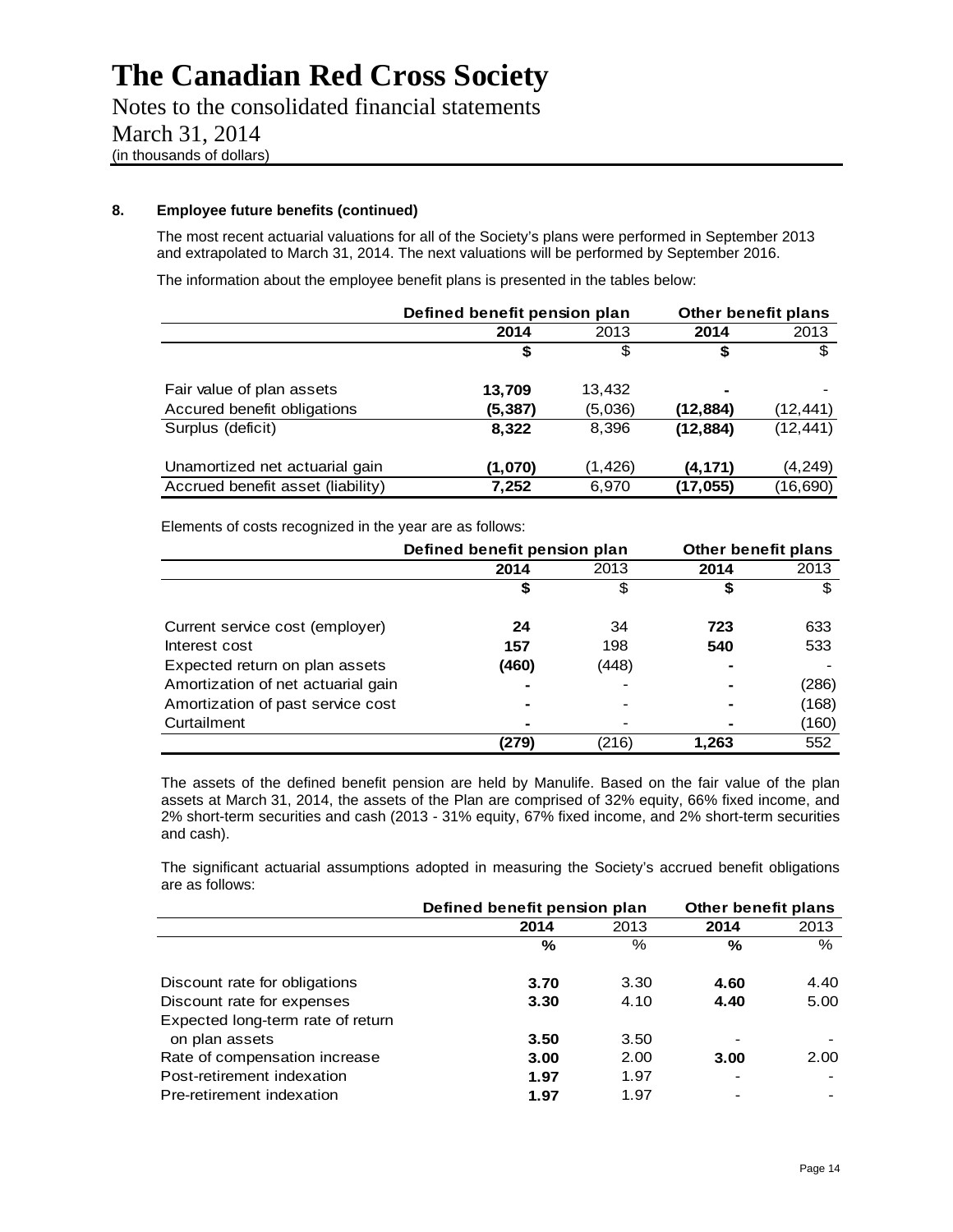Notes to the consolidated financial statements March 31, 2014 (in thousands of dollars)

#### **8. Employee future benefits (continued)**

Other information about the Society's benefit plans is as follows:

|                                      | Defined benefit pension plan |      | Other benefit plans |      |
|--------------------------------------|------------------------------|------|---------------------|------|
|                                      | 2014                         | 2013 | 2014                | 2013 |
|                                      |                              |      | S                   |      |
| Employees and employer contributions | 24                           | 34   | 503                 | 541  |
| Benefits paid                        | 581                          | 456  | 503                 | 541  |

For measurement purposes of the Other Benefit Plans, a 4.5% (2013 - 4.5%) annual rate of increase in the per capita cost of covered hospital benefits was assumed. The per capita cost of drugs was assumed to increase by 9.0% (2013 - 9.0%) and was assumed to decrease linearly to 4.5% over 19 years and remain at 4.5% thereafter. The per capita cost of dental and other benefits was assumed to increase at 4.5% per annum (2013 - 4.5%).

#### **9. Deferred revenue**

Deferred revenue is comprised of amounts restricted for the funding of expenses to be incurred in the future. The movement of the deferred revenue is as follows:

|                                      |            | 2014     |                |           |          | 2013     |                |            |
|--------------------------------------|------------|----------|----------------|-----------|----------|----------|----------------|------------|
|                                      | General    | Haiti    | Tsunami        | Total     | General  | Haiti    | Tsunami        | Total      |
|                                      | \$         | \$       | \$             | \$        | \$       | \$       | \$             | \$         |
| Opening balance<br>Donations         | 73,299     | 43,717   | ٠              | 117,016   | 96,831   | 59,896   | 1,782          | 158,509    |
| and grants<br>received<br>Interest   | 194,100    | 625      | ۰              | 194,725   | 67,511   | 115      | $\overline{a}$ | 67,626     |
| earned and<br>deferred<br>Recognized | 838        | 584      | $\blacksquare$ | 1,422     | 2,272    | 1,796    |                | 4,068      |
| as revenue                           | (127, 374) | (15,008) | ٠              | (142,382) | (93,315) | (18,090) | (1,782)        | (113, 187) |
| Closing balance                      | 140,863    | 29,918   | $\blacksquare$ | 170,781   | 73,299   | 43,717   | ٠              | 117,016    |
| Deferred revenue -<br>short-term     | 140,863    | 11,311   | ٠              | 152,174   | 73,299   | 16,244   |                | 89,543     |
| Deferred revenue -<br>long-term      | ۰          | 18,607   | ٠              | 18,607    |          | 27,473   |                | 27,473     |

The amounts recognized as revenue in respect of Tsunami and Haiti are included as part of the international programming revenue in the detailed statement of operations in the Schedule.

#### **10. Mortgage payable**

RCCP has entered into a mortgage agreement on land and building purchased during the year bearing interest at a rate of 5.2% per annum, with a maturity date of November 1, 2033. The mortgage is secured by the land and building and is repayable in monthly instalments of \$12.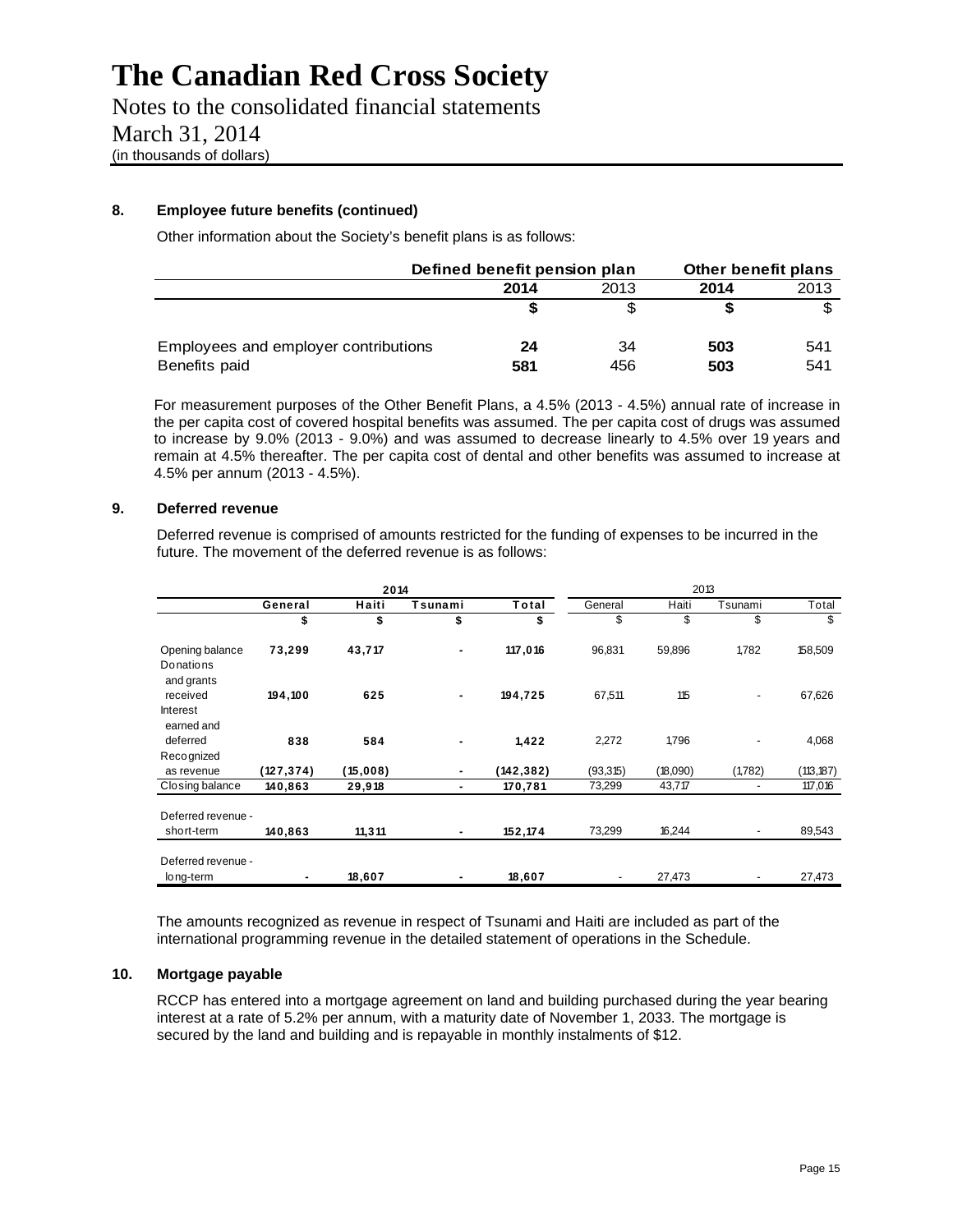Notes to the consolidated financial statements March 31, 2014 (in thousands of dollars)

#### **10. Mortgage payable (continued)**

Future minimum principal payments for the mortgage are as follows:

|                       | \$   |
|-----------------------|------|
|                       |      |
| 2015                  | 28   |
| 2016                  | 30   |
| 2017                  | 32   |
| 2018                  | 33   |
| 2019 and thereafter   | 820  |
|                       | 943  |
| Less: current portion | (28) |
|                       | 915  |

The related interest expense for the year was \$41 (2013 - \$NIL).

#### **11. Deferred contributions related to capital assets**

Deferred contributions related to capital assets represent the unamortized amount of donations and grants received and used for the purchase of capital assets. The changes in the deferred contributions balance for the year are as follows:

|                                                | 2014     | 2013    |
|------------------------------------------------|----------|---------|
|                                                | S        | \$      |
| Balance, beginning of year                     | 9.268    | 9,576   |
| Donations and grants received and used for     |          |         |
| the purchase of capital assets during the year | 4.343    | 2,631   |
| Amortization of deferred capital contributions | (2, 725) | (2,939) |
| Balance, end of year                           | 10,886   | 9,268   |

#### **12. Commitments**

The Society has entered into various operating leases for buildings and equipment. The minimum annual lease payments for the next five fiscal years are as follows:

|      | $\boldsymbol{\mathsf{S}}$ |
|------|---------------------------|
| 2015 | 3,157                     |
| 2016 | 2,869                     |
| 2017 | 2,517                     |
| 2018 | 2,071                     |
| 2019 | 1,768                     |

The Society has also committed a total amount of \$23,449 under signed contracts where the services have yet to be delivered. Out of this committed amount, all are expected to be extinguished during the upcoming year.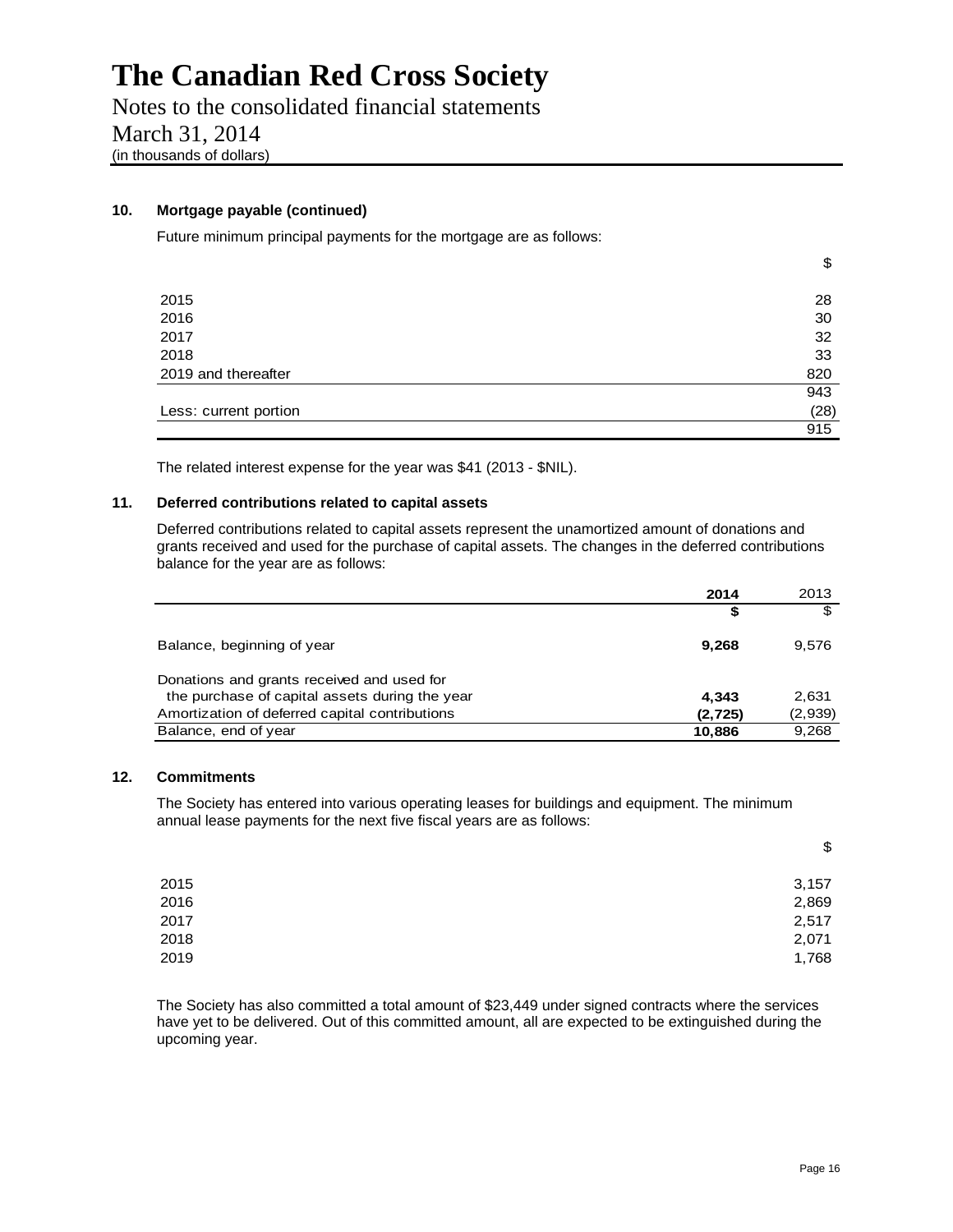Notes to the consolidated financial statements March 31, 2014 (in thousands of dollars)

#### **13. Contingent liabilities and guarantees**

The Society received contributions from the Department of Foreign Affairs, Trade and Development Canada (DFATD) and other funding agencies that are subject to restrictions as to the use of the funds. The Society's accounting records, as well as those of member institutions subcontracted to execute the projects, are subject to audit by DFATD and other funding agencies to identify instances, if any, in which the amounts charged to projects have not complied with the agreed terms and conditions, and which, therefore, would be refundable to the funding agency. Adjustments to the consolidated financial statements as a result of these audits will be recorded in the period in which they become known.

In the normal course of operations, the Society provides indemnification agreements with various counterparties in transactions such as service agreements, software licenses, leases, and purchases of goods. Under these agreements, the Society agrees to indemnify the counterparty against loss or liability arising from the acts or omissions of the Society in relation to the agreement. The nature of the indemnification agreements prevents the Society from making a reasonable estimate of the maximum potential amount that the Society would be required to pay such counterparties.

#### **14. Internally restricted funds**

Internally restricted funds are comprised of:

- a) General
	- $\bullet$  A cumulative gain on disposals of capital assets of \$4,000 (2013 \$4,000) which was internally restricted for future capital asset acquisitions.
	- A cumulative amount of \$43,531 (2013 \$43,531) which was reserved in previous years to ensure the ability to continue operations in the face of unexpected events.

#### b) Tsunami

• Interest and investment income for an amount of \$184 (2013 - \$687) was appropriated to the internally restricted funds and an amount of \$11,127 (2013 - \$6,916) was expended on the objectives of the Tsunami Fund leaving a remaining amount of \$10,552 (2013 - \$21,495) as internally restricted.

#### The Tsunami revenue and expenses are as follows:

|                                            |         | 2014            |            |         | 2013     |          |
|--------------------------------------------|---------|-----------------|------------|---------|----------|----------|
|                                            | Revenue | <b>Expenses</b> | <b>Net</b> | Revenue | Expenses | Net      |
|                                            | \$      | \$              | \$         | \$      | \$       | \$       |
| Organizational capacity                    |         |                 |            |         |          |          |
| Other income and expenses:                 |         |                 |            |         |          |          |
| Investment income - Tsunami (Note 5)       | 247     | 63              | 184        | 719     | 32       | 687      |
| Core programs                              |         |                 |            |         |          |          |
| International programs:                    |         |                 |            |         |          |          |
| Programming                                |         | 10,315          | (10, 315)  | 943     | 7,200    | (6,257)  |
| Other                                      | ۰       |                 |            | 646     | 577      | 69       |
| Total - International programs             | ۰       | 10,315          | (10, 315)  | 1,589   | 7,777    | (6, 188) |
| <b>Support services</b>                    |         |                 |            |         |          |          |
| Corporate obligations and support services |         | 812             | (812)      |         | 728      | (728)    |
| <b>Net Tsunami Expenses</b>                | 247     | 11,190          | (10, 943)  | 2,308   | 8,537    | (6,229)  |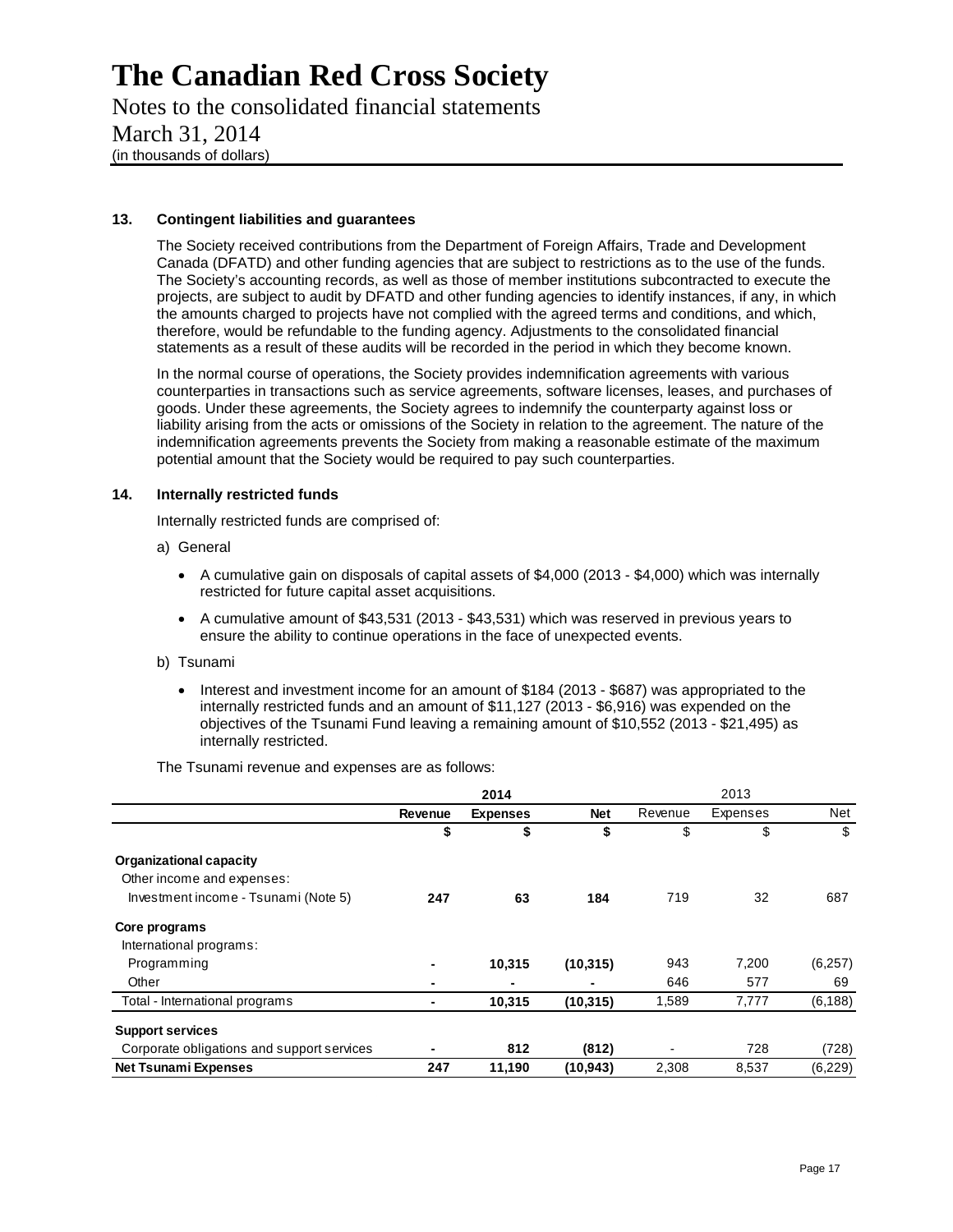Notes to the consolidated financial statements March 31, 2014 (in thousands of dollars)

#### **15. Fundraising**

Fundraising revenue and expenses are as follows:

|                                               | 2014   | 2013   |
|-----------------------------------------------|--------|--------|
|                                               | \$     | \$     |
| Revenue                                       |        |        |
| <b>Bequests</b>                               | 5,426  | 5,684  |
| Direct marketing                              | 34,140 | 26,599 |
| Lotteries and gaming                          | 4,016  | 5,384  |
| Special events and other fundraising          | 11,669 | 10,450 |
| Total fundraising revenue                     | 55,251 | 48,117 |
|                                               |        |        |
| Direct expenses                               |        |        |
| <b>Bequests</b>                               | 901    | 998    |
| Direct marketing                              | 13,578 | 11,328 |
| Lotteries and gaming                          | 2,920  | 3,879  |
| Special events and other fundraising          | 10,400 | 9,386  |
| Total fundraising expenses                    | 27,799 | 25,591 |
| Net fundraising revenues                      | 27,452 | 22,526 |
|                                               |        |        |
| Lotteries and gaming expenses are as follows: |        |        |
|                                               | 2014   | 2013   |
|                                               | \$     | \$     |
| Evnopcoc                                      |        |        |

| LAPEI 1969          |       |       |
|---------------------|-------|-------|
| <b>Prizes</b>       | 1,533 | 1.944 |
| Marketing and other | 1.387 | 1,935 |
|                     | 2,920 | 3,879 |
|                     |       |       |

In addition to the net fundraising revenues of \$27,452 (2013 - \$22,526), the Society received restricted donations accounted for as deferred revenue of \$114,144 (2013 - \$12,295) for total fundraising of \$141,596 (2013 - \$34,821) raised during the year.

#### **16. Allocation of expense**

Facilities are the only expense of which part is allocated directly to the programs. During the year, total facilities expenses of \$2,738 (2013 - \$2,719) were allocated as follows: \$287 (2013 - \$286) was allocated to First Aid, Swimming and Water Safety, \$2,090 (2013 - \$1,957) was allocated to the Healthcare Equipment Loan, \$361 (2013 - \$238) was allocated to Community Initiatives, and \$NIL (2013 - \$238) was allocated to Personal Support in the six months prior to its transfer to RCCP.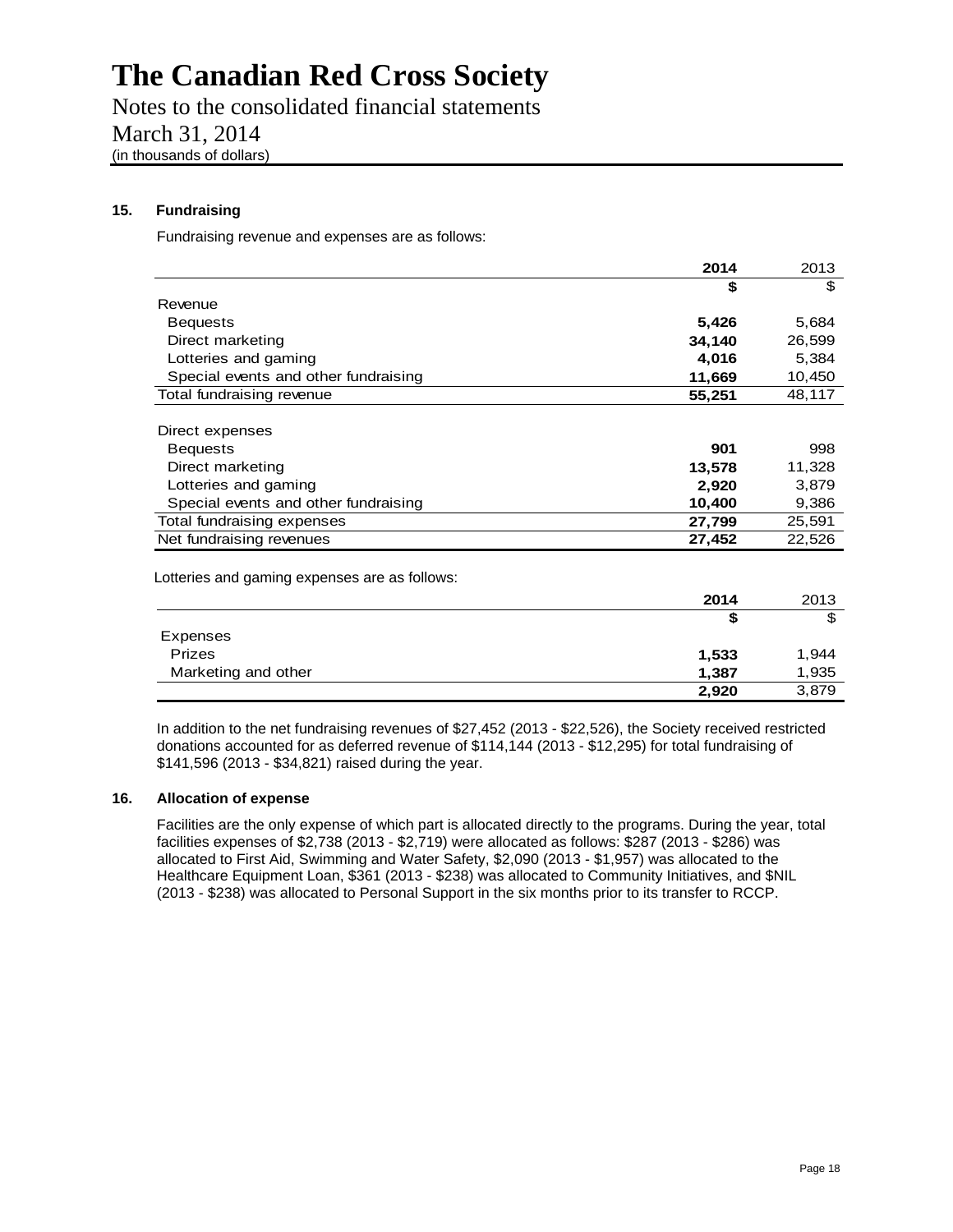Notes to the consolidated financial statements March 31, 2014 (in thousands of dollars)

#### **17. Financial instruments**

#### *Fair values*

The carrying values of accounts receivable, accounts payable and accrued liabilities, government remittances payable and mortgages payable approximate their fair value due to the relatively short periods to maturity of the instruments.

Refer to Note 5 for fair values related to the Society's long-term investments.

#### *Investment risk*

The Society's Board of Directors has approved a Statement of Investment Policies and Procedures (SIP&P) that provides the guidelines for managing investments of the Society. Through this approach, investments are strategically invested on a long-term basis, among several classes of assets to reduce the risk of investment volatility. Concentration of risk exists when a significant proportion of the portfolio is invested in securities with similar characteristics or subject to similar economic, political or other conditions. Management believes that the concentration of risk is not unusual.

#### *Foreign exchange risk*

The Society operates internationally, giving rise to exposure to market risks from changes in interest rates and foreign exchange rates. Foreign exchange risk is not significant.

#### *Credit risk*

Credit risk arises from the potential that one party to a financial instrument will fail to discharge an obligation and cause the other party to incur a financial loss. The Society's accounts receivable represent credit provided for the Society's programs. The Society extends credit to its authorized providers and funding agencies. The Society's Community Health and Disaster Management Programs represent over 77% (2013 - 80%) of the total accounts receivable. The credit is provided mainly to provincial governments and, accordingly, presents minimal credit risk to the Society.

The maximum credit exposure of the Society is represented by the fair value of the investments and amounts receivable as presented in the Statement of financial position.

#### *Interest rate risk*

Interest rate risk refers to adverse consequences of interest rate changes on the Society cash flows, financial position, investment income and interest expense. The Society's fixed income investments are exposed to interest rate changes. The impact of adverse changes in rates is not considered significant.

#### **18. Comparative figures**

Certain comparative figures have been reclassified to conform to the current year's presentation.